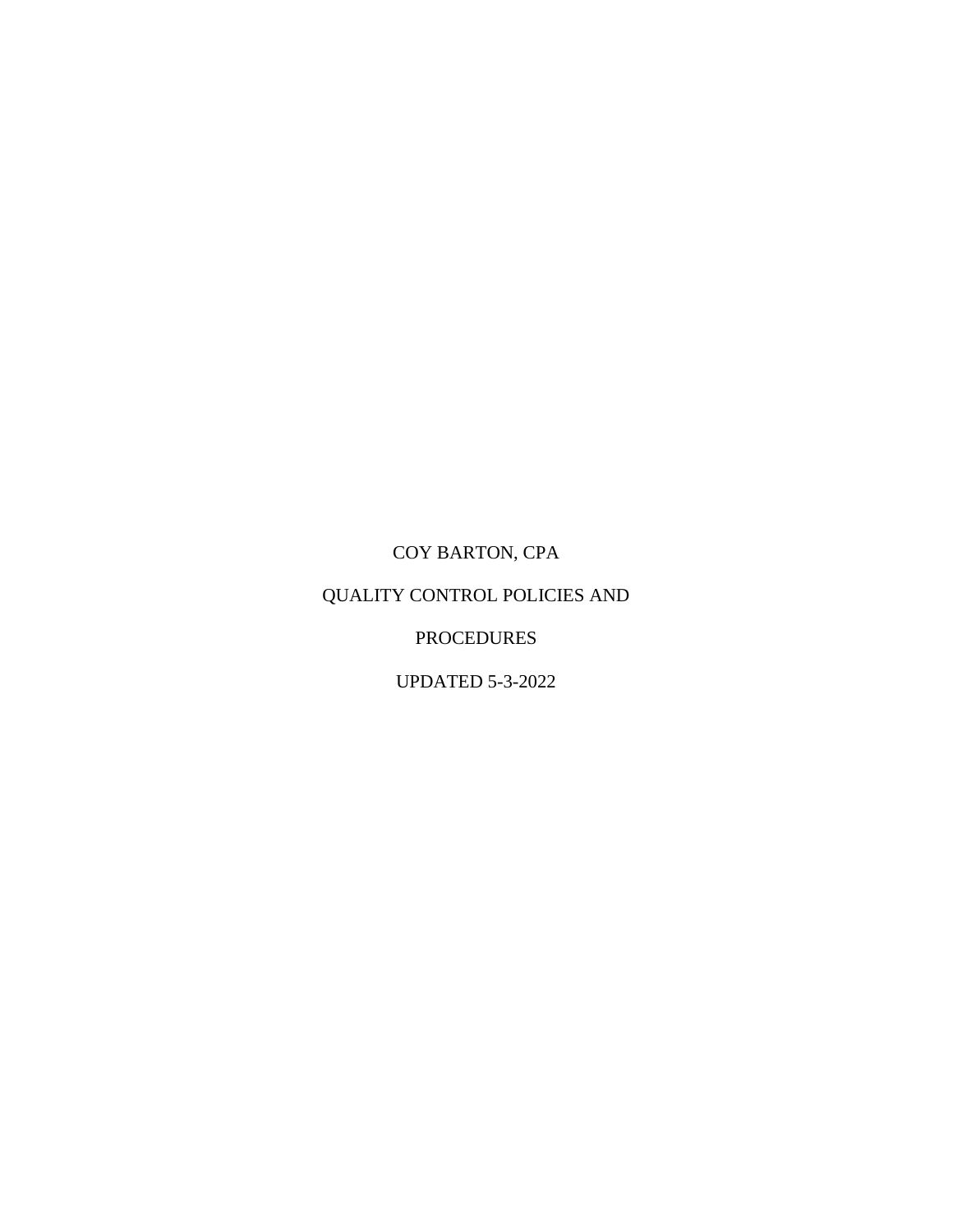## QUALITY CONTROL POLICIES AND PROCEDURES

The firm's system of quality control consists of policies designed to achieve the objectives of the system and the procedures necessary to implement and monitor compliance with those polices. The policies and procedures are required to be documented.

Coy Barton, CPA documents its system of quality control by preparing a document that comprehensively describes the policies and procedures for each element of quality control. Coy Barton, CPA reviews the documentation at least annually and updates it as necessary.

#### **The firm should communicate its quality control policies and procedures to its personnel.**

Effective communication includes the following:

• A description of quality control policies and procedures and the objectives they are designed to achieve

• The message that each individual has a personal responsibility for quality control

Coy Barton, CPA communicates these policies and procedures in writing and makes the documentation available electronically to all professional personnel. Coy Barton, CPA requires each individual to be familiar with and to comply with these policies and procedures. Coy Barton, CPA encourages its personnel to communicate their views or concerns about quality control matters to accountants. Coy Barton, CPA has the staff sign that they have read and reviewed the quality control policies and procedures at least annually.

## **LEADERSHIP RESPONSIBILITES FOR QUALITY WITHIN THE FIRM (THE "TONE AT THE TOP")**

The objective of the leadership responsibilities element of a system of quality control is to promote an internal culture based on the recognition that quality is essential in performing engagements. Coy Barton, CPA satisfies this objective by establishing and maintaining the policies and procedures described in the following paragraphs.

#### *Coy Barton assumes ultimate responsibility for the firm's system of quality control.*

- Coy Barton accepts ultimate responsibility for the firm's system of quality control and for setting a tone that emphasizes the importance of quality and of following the firm's system of quality control
- Informing personnel that failure to adhere to the firm's policies and procedures regarding performance quality and commitment to ethical principles may result in disciplinary action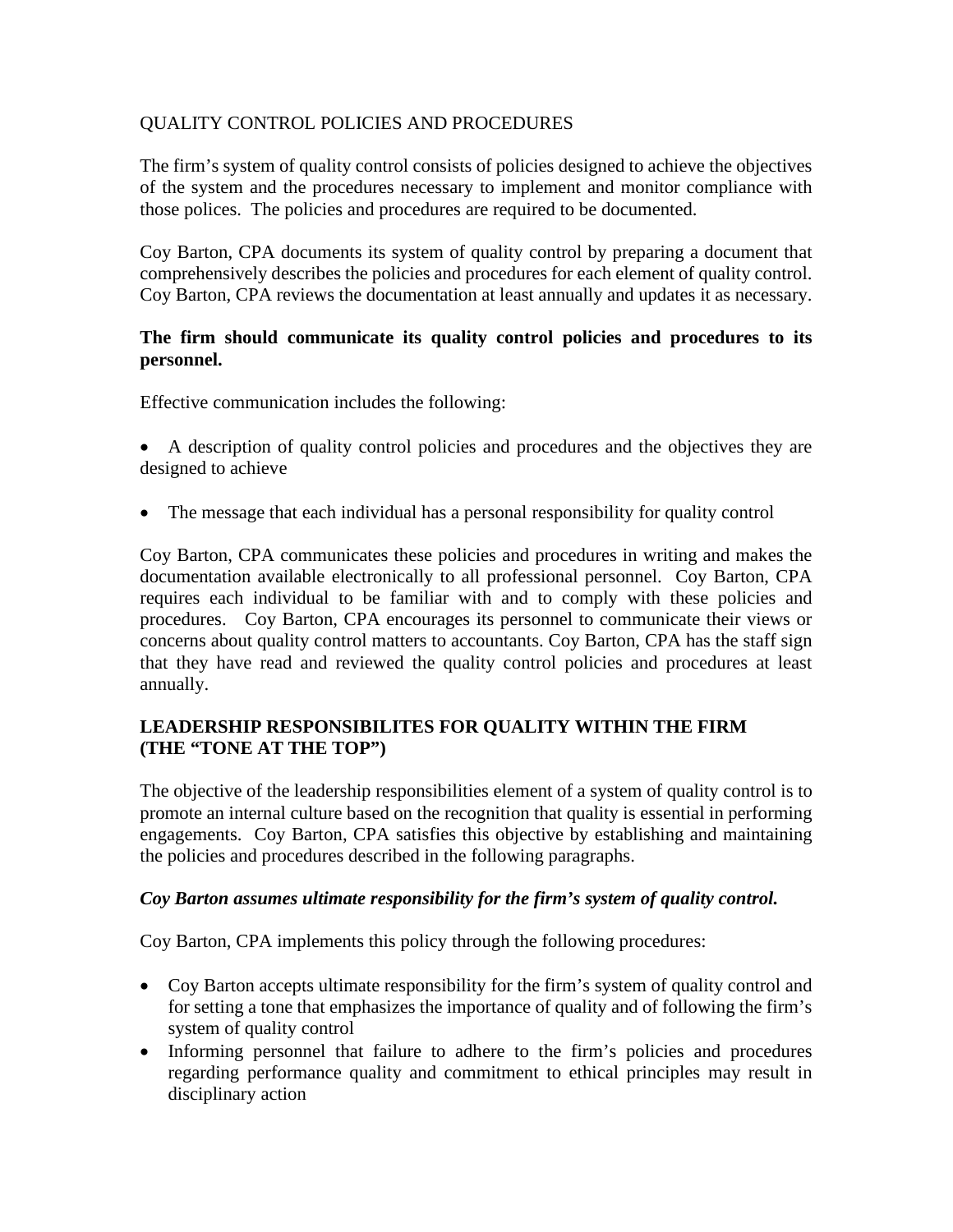• Coy Barton reviews at least annually the requirements for a system of Quality Control.

## *Commercial considerations do not override the quality of the work performed.*

Coy Barton, CPA implements this policy through the following procedures:

- Coy Barton continually evaluates client relationships and specific engagements so that commercial considerations do not override the objectives of the system of quality control
- Emphasizing to all personnel that fee considerations and scope of services should not infringe upon quality work

#### *Responsibility for developing, implementing, and operating the firm's quality control system is assigned to personnel with sufficient and appropriate experience, authority, and ability.*

Coy Barton, CPA implements this policy by having Coy Barton being responsible for designing, implementing and monitoring the firm's quality control system and reviewing on an annual basis.

#### *Performance evaluation, compensation, and advancement with regard to personnel demonstrate the firm's overarching commitment to the objectives of the system of quality control.*

Coy Barton, CPA implements this policy through the following procedures:

- Designing and implementing performance evaluation and advancement systems that reward staff involved in the accounting and auditing practice for the quality of their work and their compliance with professional standards
- Establishing a compensation system that provides incentives to accounting and auditing senior-level employees for the quality of their accounting and auditing work. The compensation system does the following:
	- − Takes into consideration firm feedback based on monitoring results and peer reviews of the work performed
	- − Rewards personnel for timely (*a*) identification of significant and emerging accounting and auditing issues and (*b*) consultation with firm experts

*The firm devotes sufficient and appropriate resources for the development, communication, and support of its quality control policies and procedures.*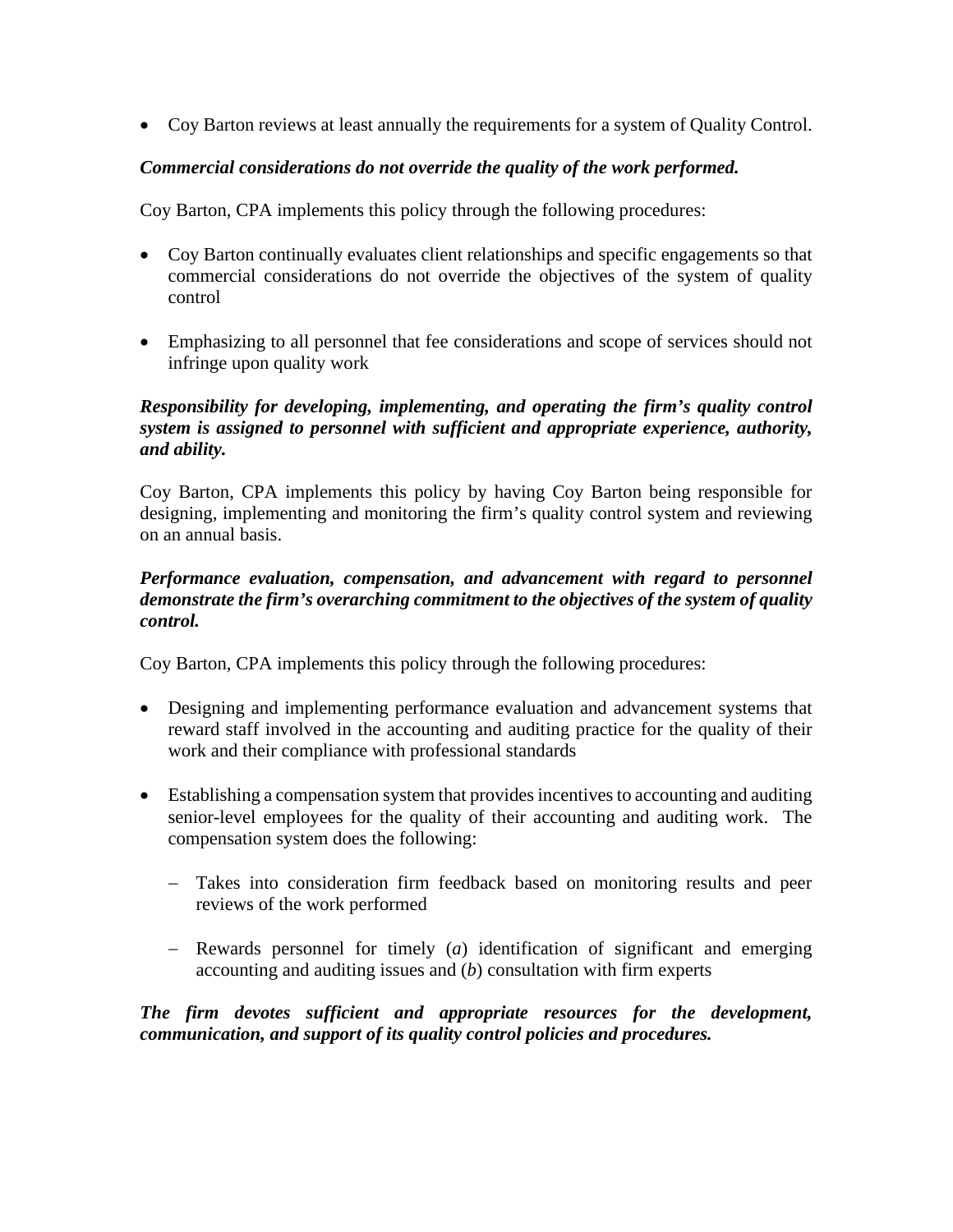Coy Barton, CPA implements this policy through the following procedures:

- Coy Barton devotes sufficient time, authority, and resources to develop, implement, and maintain the firm's quality control policies and procedures
- Providing the firm's quality control documentation to personnel when they are initially hired and reviewing the documentation with them
- Reviewing the firm's quality control policies and procedures with personnel at firm training sessions at least annually

## **RELEVANT ETHICAL REQUIREMENTS**

The objective of the relevant ethical requirements element of a system of quality control is to provide the firm with reasonable assurance that the firm and its personnel comply with relevant ethical requirements when discharging professional responsibilities. Relevant ethical requirements include independence, integrity, and objectivity. Coy Barton, CPA satisfies this objective by establishing and maintaining the policies and procedures described in the following paragraphs:

#### *Personnel adhere to relevant ethical requirements such as those in regulations, interpretations, and rules of the AICPA, state CPA societies, state boards of accountancy, state statutes, the GAO (U.S. Government Accountability Office), and any other applicable regulators.*

Coy Barton, CPA implements this policy through the following procedures:

- Coy Barton will review relevant pronouncements relating to independence, integrity, and objectivity; answer questions; determine the circumstances for which consultation with sources outside the firm is required; and resolve matters
- Providing personnel with access to the AICPA *Professional Standards* service
- Establishing a system for identifying all services performed for each client and evaluating whether any of those services might impair independence
- Subscribe to professional standards service

#### *The firm establishes procedures to communicate independence requirements to firm personnel and, where applicable, others subject to them.*

Coy Barton, CPA implements this policy through the following procedures:

• Informing personnel of those entities to which independence policies apply by doing the following on a timely basis: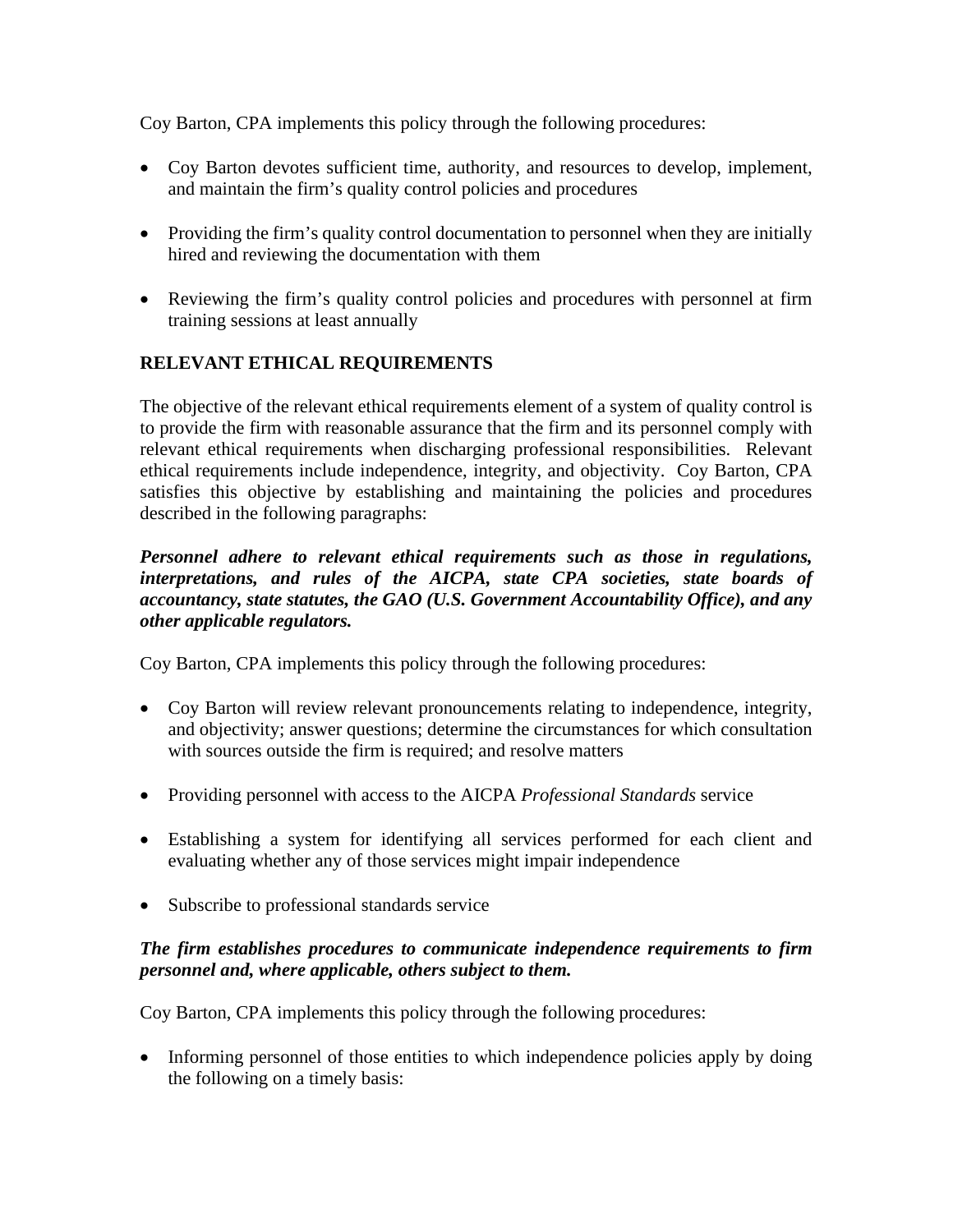- − Preparing and maintaining a list of entities with which firm personnel are prohibited from having a financial or business relationship
- − Making the list available to personnel so they may evaluate their independence (including personnel new to the firm)
- − Notifying personnel of changes in the list
- Providing frequent reminders of professional responsibilities to personnel, such as avoiding behavior that might be perceived as impairing their independence or objectivity

*The firm establishes procedures to identify and evaluate possible threats to independence and objectivity, including the familiarity threat that may be created by using the same senior personnel on an audit or attest engagement over a long period of time, and to take appropriate action to eliminate those threats or reduce them to an acceptable level by applying safeguards.*

- Coy Barton will consider relevant information about client engagements, including the scope of services, to enable him or her to evaluate the overall impact, if any, on independence requirements
- Accumulating and communicating relevant information to appropriate personnel so that the following can occur:
	- − Coy Barton can readily determine whether they satisfy independence requirements
	- − The firm can maintain and update information relating to independence.
	- − Coy Barton can take appropriate action regarding identified threats to independence.
- Requiring personnel to promptly report circumstances and relationships that create a threat to independence, and independence breaches of which they become aware, so that appropriate action can be taken
- Establishing criteria to determine the need for safeguards for engagements where the following have taken place:
	- − Monitoring procedures or peer review has identified weakness in previous years.
- Promptly communicating identified breaches of these polices and procedures, and the required corrective actions to the following person
	- − Coy Barton will address the breach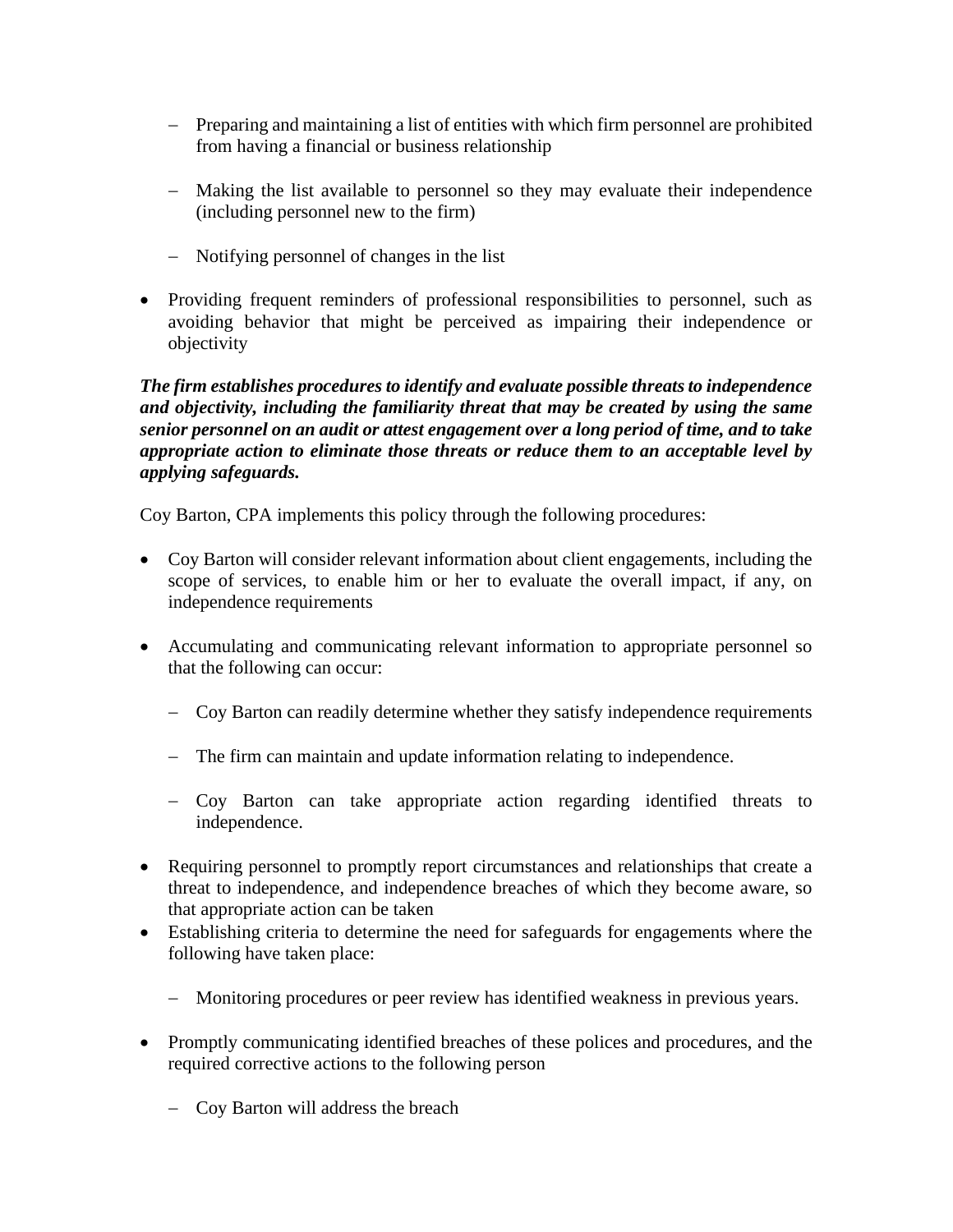- − Other relevant personnel in the firm and those subject to the independence requirements who need to take appropriate action
- Requiring Coy Barton to confirm to the firm that the required corrective actions have been taken
- Coy Barton, or an individual designated by him, periodically reviews unpaid fees from clients to ascertain whether any outstanding amounts impair the firm's independence
- Establishing additional procedures that provide safeguards when the firm performs audit or other attest work for (*a*) significant clients or (*b*) clients at which Coy Barton or other senior personnel are offered key management positions or have accepted offers of employment

## *The firm withdraws from the engagement if effective safeguards to reduce threats to independence to an acceptable level cannot be applied.*

Coy Barton, CPA implements this policy through the following procedures:

- Consulting within the firm, and with legal counsel and other parties if necessary, when the firm believes that effective safeguards to reduce threats to independence to an acceptable level cannot be applied
- Withdrawing from the engagement if effective safeguards to reduce threats to independence to an acceptable level cannot be applied

#### *The firm obtains written confirmation, at least annually, of compliance with its policies and procedures on independence from all firm personnel required to be independent by relevant requirements.*

- Obtaining written representations from personnel, upon hire and on an annual basis, stating that they have read the firm's independence, integrity, and objectivity polices, understand the applicability of those policies to their activities, and have complied with the requirements of those policies since their last representation. (Such written representations are accompanied by the most current list of all entities with which firm personnel are prohibited from having a business relationship.)
- Reviewing these independence representations for completeness and resolving reported exceptions.
- Requiring Coy Barton to include a step in the engagement program attesting to compliance with independence requirements that apply to the engagement.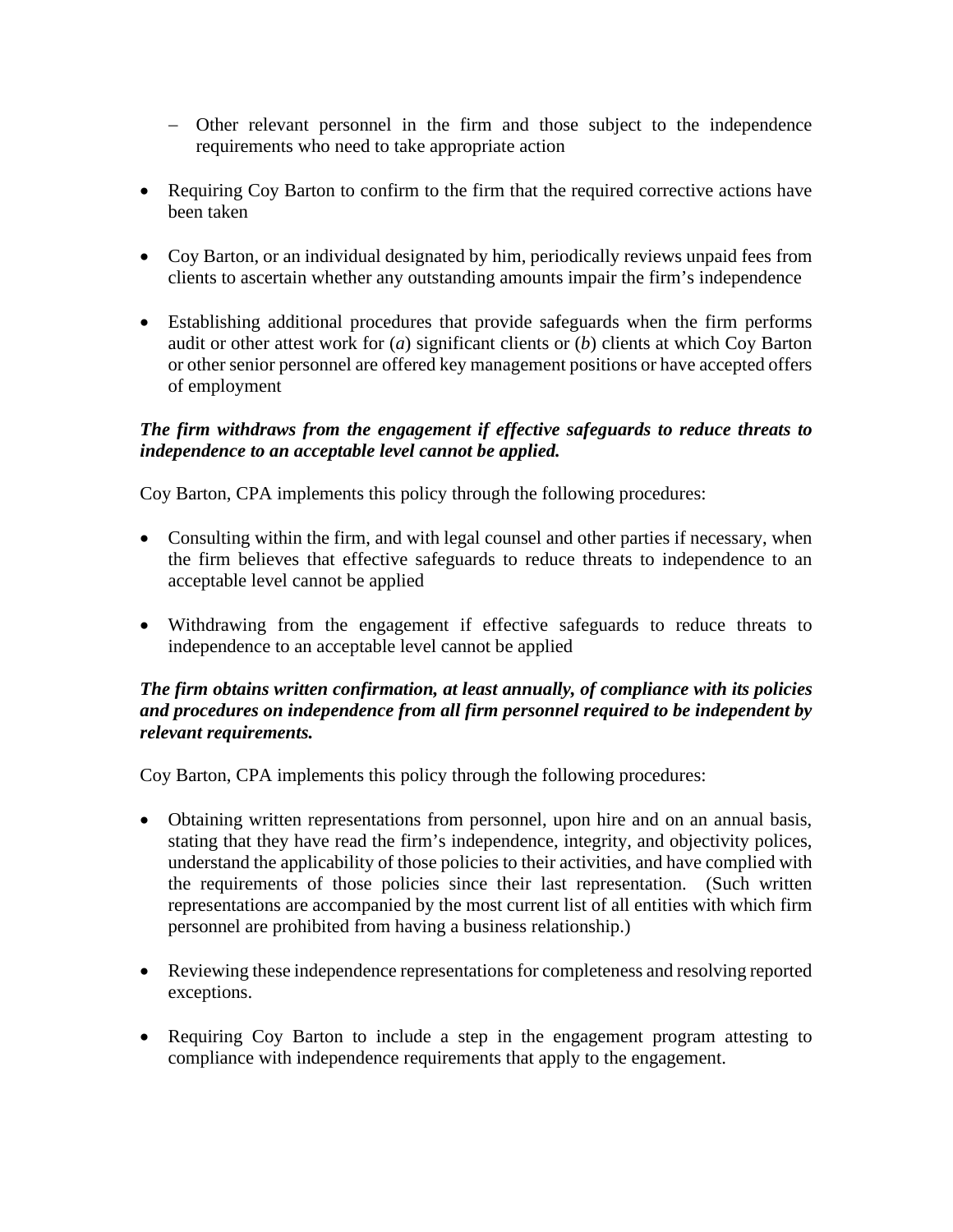## *The firm establishes the procedures for confirming the independence of another firm that performs part of the engagement.*

Coy Barton, CPA implements this policy through the following procedures:

- Using practice aids that prescribe the form and content of independence representations, and frequency with which they are obtained
- Requiring that such representations be documented

## **ACCEPTANCE AND CONTINUANCE OF CLIENT RELATIONSHIPS AND SPECIFIC ENGAGEMENTS**

The objective of the quality control element that addresses acceptance and continuance of client relationships and specific engagements is to establish criteria for deciding whether to accept or continue a client relationship and whether to perform a specific engagement for a client. A firm's client acceptance and continuance policies represent a key element in mitigating litigation and business risk. Accordingly, it is important that a firm be aware that the integrity and reputation of a client's management could reflect the reliability of the client's accounting records and financial representations and, therefore, affect the firm's reputation or involvement in litigation. A firm's policies and procedures related to the acceptance and continuance of client relationships and specific engagements should provide the firm with reasonable assurance that it will undertake or continue relationships and engagements only where it:

- Has considered the integrity of the client, including the identity and business reputation of the client's principal owners, key management, related parties, and those charged with its governance, and the risks associated with providing professional services in the particular circumstances;
- Is competent to perform the engagement and has the capabilities and resources to do so;
- Can comply with legal and ethical requirements; and
- Has reached an understanding with the client regarding the services to be performed

Coy Barton, CPA satisfies this objective, both with respect to the initial period for which the firm is performing its service and for subsequent periods, by establishing and maintaining the policies and procedures described in the following paragraphs. Coy Barton's approval is required for approval or continued acceptance.

#### *The firm evaluates factors that have a bearing on management's integrity and considers the risk associated with providing professional services in particular circumstances.*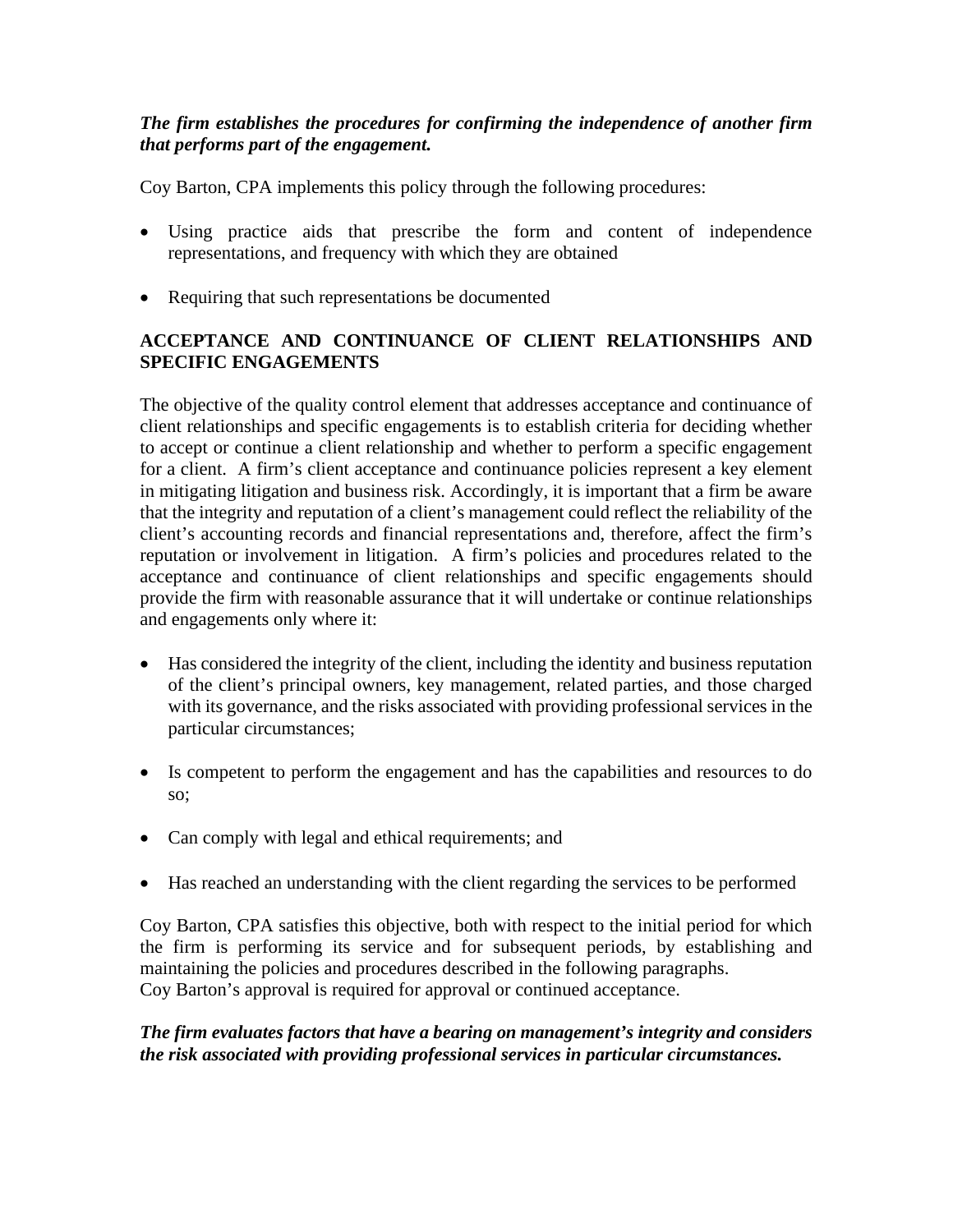- Informing personnel of the firm's policies and procedures for accepting and continuing clients, including those outlined in the firm's practice aids.
- Obtaining and evaluating relevant information such as the following before accepting or continuing a client:
	- − The nature and purpose of the services to be provided and management's understanding thereof
	- − The identity of the client's principal owners, key management, related parties, and those charged with its governance
	- − Information obtained from inquiries of the client's bankers, factors, attorneys, credit services, and other who have business relationships with the entity
	- − The nature of the client's operations, including its business practices, from sources such as annual reports, interim financial statements, reports to and from regulators, income tax returns, and credit reports
	- − Information concerning the attitude of the client's principal owners, key management, and those charged with its governance toward such matters as aggressive interpretation of accounting standards and internal control over financial reporting
- Evaluating the risk of providing services for the following engagements:
	- − Engagements for entities operating in highly specialized or regulated industries, including financial institutions, governmental entities, and employee benefit plans
	- − Engagements that require an inordinate amount of time to complete relative to the available resources of the firm
- Communicating with the predecessor accountant or auditor when required or recommended by professional standards. This communication also includes inquiries regarding the nature of any disagreements and whether there is evidence of opinionshopping.
- Evaluating the risk of providing services to significant clients or to other clients for which the firm's objectivity or the appearance of independence may be impaired. In broad terms, the significance of a client to a firm refers to relationships that could diminish a practitioner's objectivity and independence in performing attest services. In determining the significance of a client, the firm considers (*a*) the amount of time it devotes to the engagement, (*b*) the effect on the employee's stature within the firm as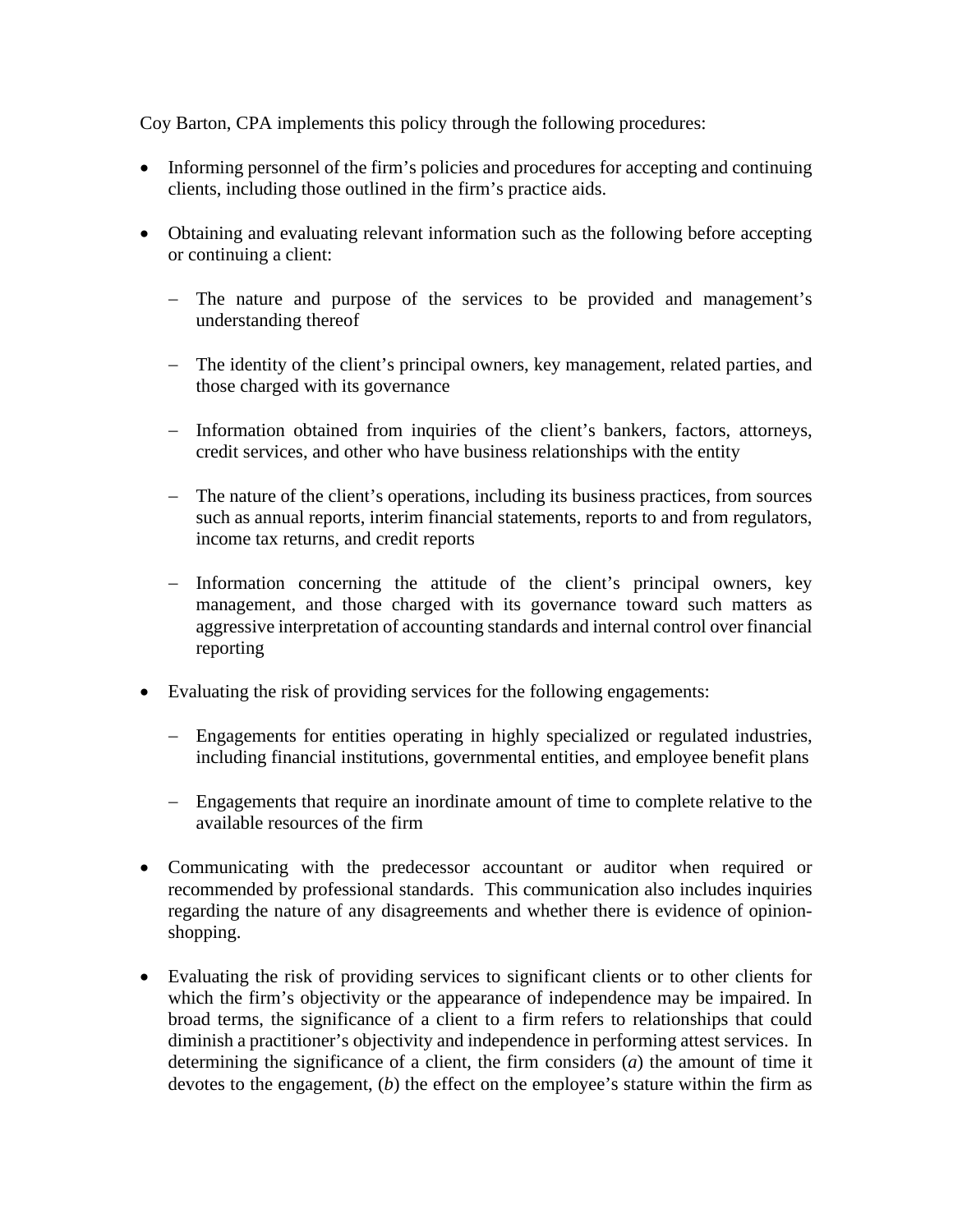a result of his or her service to the client, and (*c*) the effect that losing the client would have on the firm.

#### *The firm evaluates whether the engagement can be completed with professional competence; undertakes only those engagements for which the firm has the capabilities, resources, and professional competence to complete; and evaluates, at the end of specific periods or upon occurrence of certain events, whether the relationship should be continued.*

- Evaluating whether the firm has obtained or can reasonably expect to obtain the knowledge and expertise necessary to perform the engagement, including relevant regulatory or reporting requirements.
- Evaluating whether the following are in place:
	- − The firm has sufficient personnel with the necessary capabilities and competence.
	- − Specialists are available if needed.
	- − Individuals meeting the criteria and eligibility requirements to perform an engagement quality control review are available, when needed.
	- − The firm is able to complete the engagement within the reporting deadline.
- Specifying conditions that trigger the requirement to reevaluate a specific client or engagement. The following are examples of such conditions:
	- − Significant changes in the client, such as a major change in senior client personnel, ownership, advisers, the nature of its business, or the financial stability of the client.
	- − Changes in the nature or scope of the engagement, including requests for additional services.
	- − Changes in the composition of the firm, such as the loss of and inability to replace key personnel who are particularly knowledgeable about a specialized industry.
	- − The decision to discontinue services to clients in a particular industry.
	- − The existence of conditions that would have caused the firm to reject the client or engagement had such conditions existed at the time of the initial acceptance.
	- − The client's delinquency in paying fees. (This may also affect the firm's independence.)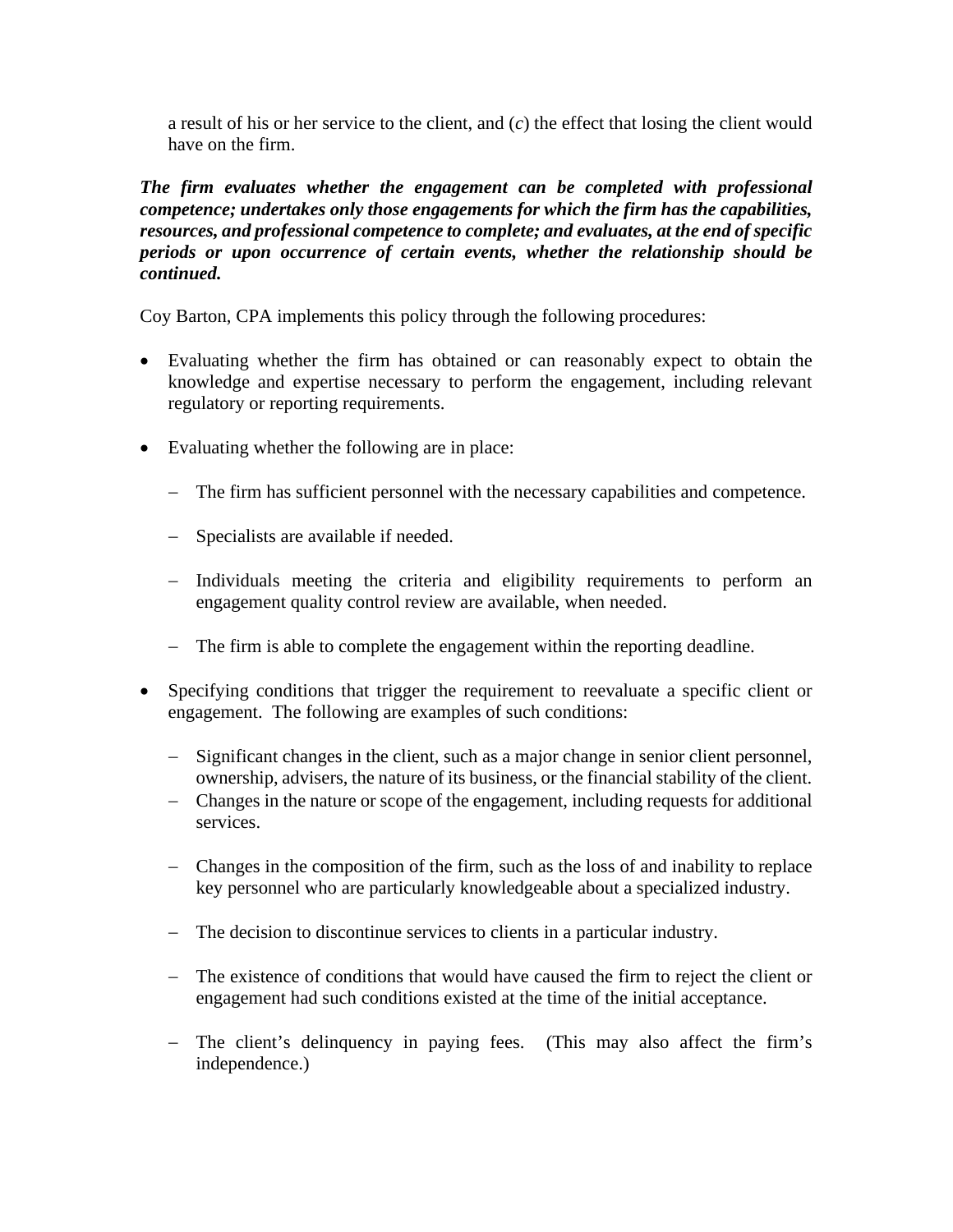- − Engagements for entities operating in highly specialized or regulated industries, such as financial institutions, governmental entities, and employee benefit plans.
- − Engagements for entities in which there may be substantial doubt about the entity's ability to continue as a going concern.
- − Engagements in which the client has ignored prior recommendations, such as those that address deficiencies in an internal control.
- Obtaining relevant information to determine whether the relationship should be continued and establishing a frequency for evaluations (for example, continuance decisions are made at least annually).
- Evaluating the information obtained regarding acceptance or continuance of the client or engagement through the following activities:
- *a.* Coy Barton assesses the information obtained about the client or the specific engagement, including information about the significance of the client to the firm, and makes a decision about whether the client or engagement should be accepted or continued.
- *b.* Coy Barton documents client acceptance.
- *c.* Coy Barton includes a step in the planning program noting consideration of client continuance and documents the rationale, and conclusions regarding client continuance if conditions exist that trigger the requirement to reevaluate a client or engagement between annual audits.
- Establishing procedures for dealing with information that would have caused the firm to decline the engagement if the information had been available earlier.

#### *The firm obtains an understanding with the client regarding the services to be performed.*

Coy Barton, CPA implements this policy by requiring that, for all engagements except for tax and payroll preparation, the firm prepare a written engagement letter documenting the understanding with the client and obtain the client's signature on that letter, thus minimizing the risk of misunderstanding regarding the nature, scope, and limitations of the services to be performed.

#### *The firm establishes procedures on withdrawal from an engagement or from both the engagement and the client relationship.*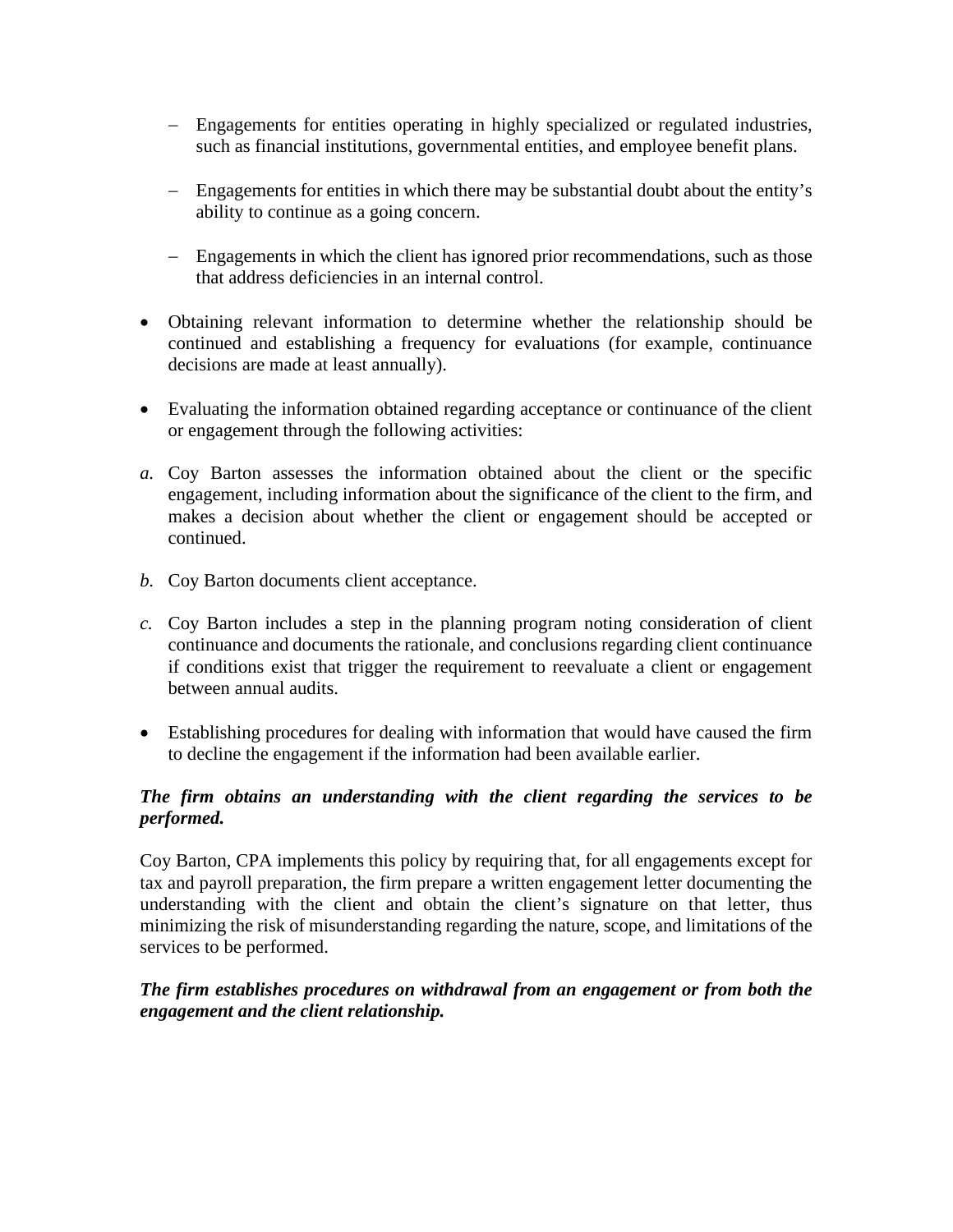Coy Barton, CPA implements this policy through the following procedures:

- Discussing with the appropriate level of the client's management and those charged with its governance the appropriate action that the firm might take based on the relevant facts and circumstances
- Considering whether there is a professional, regulatory, or legal requirement for the firm to remain in place or for the firm to report to regulatory authorities the withdrawal from the engagement, or from both the engagement and the client relationship, together with the reasons for the withdrawal
- Discussing with the appropriate level of the client's management and those charged with it governance withdrawal from the engagement or from both the engagement and the client relationship if the firm determines that it is appropriate to withdraw

## *The firm documents how issues relating to acceptance or continuance of client relationships and specific engagements were resolved.*

Coy Barton, CPA implements this policy by documenting in a memorandum to the engagement files, significant issues, consultations, conclusions, and the basis for the conclusions relating to acceptance or continuance of client relationships and specific engagements.

## **HUMAN RESOURCES**

The objective of the human resources element of a system quality control is to provide the reasonable assurance that it has sufficient personnel with the capabilities, competence, and commitment to ethical principles necessary (*a*) to perform its engagements in accordance with professional standards and regulatory and legal requirements and (*b*) to enable the firm to issue reports that are appropriate in the circumstances. Coy Barton, CPA satisfies this objective by establishing and maintaining the policies and procedures described in the following paragraphs:

#### *Personnel who are hired possess the characteristics that enable them to perform competently.*

- Designating an individual (Coy Barton) in the firm to be responsible for the following activities:
	- − Managing the human resources function
	- − Evaluating the firm's personnel needs by considering factors such as existing clientele, anticipated growth, personnel turnover, and individual advancement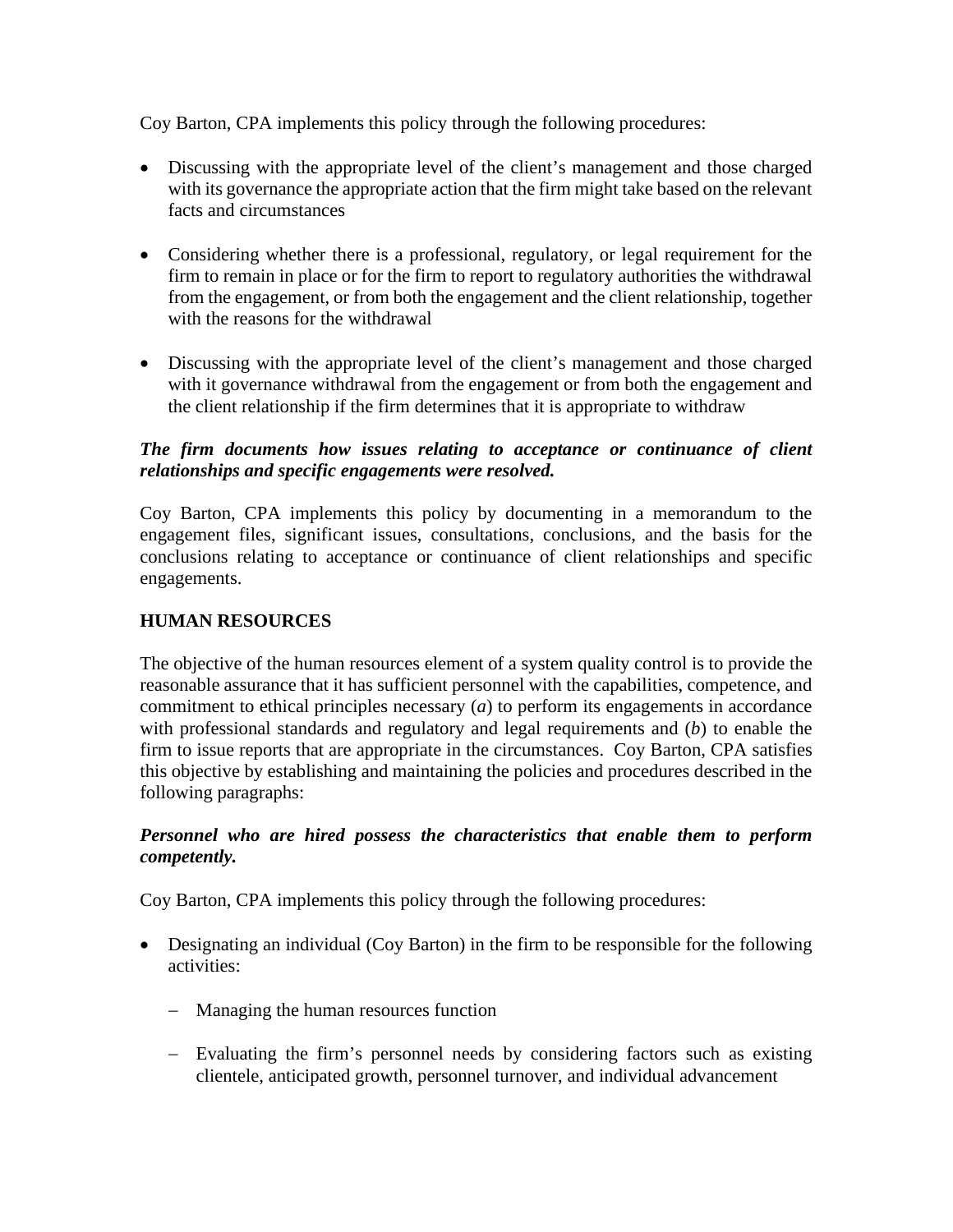- − Developing criteria for determining which individuals will be involved in the interviewing and hiring process
- Establishing an understanding about the attributes, achievements, and experiences desired in entry-level and experienced personnel
- Setting guidelines for the additional procedures to be performed when hiring experienced personnel, such as performing background checks, if necessary, and inquiring about any outstanding regulatory actions

#### *The firm determines capabilities and competencies required for an engagement, including those required of the engagement accountant.*

Coy Barton, CPA implements this policy by specifying the competencies that Coy Barton for the firm's accounting, auditing, and attestation engagements (or other persons responsible for supervising and signing or authorizing someone to sign the firm's report on such engagements) should possess. These competencies include having an understanding of the following:

- The role of the firm's system of quality control and the AICPA Code of Professional Conduct in ensuring the integrity of the accounting, auditing, and attest functions to users of reports.
- The performance, supervision, and reporting aspects of the engagement, which ordinarily are gained through training or participation in similar engagements.
- The industry in which the client operates, including its organization and operating characteristics, sufficient to identify areas of high or unusual risk associated with the engagement and to evaluate the reasonableness of industry-specific estimates.
- The professional standards applicable to the engagement and the industry in which the client operates. Such standards include accounting, auditing, and attestation standards, as well as rules and regulations issued by applicable regulators.
- The skills that contribute to sound professional judgment, including the ability to exercise professional skepticism.
- How the organization uses information technology and the manner in which information systems are used to record and maintain financial information.

#### *The firm determines the capabilities and competencies possessed by personnel.*

Coy Barton, CPA implements this policy through the following procedures:

• Establishing criteria for evaluating personal characteristics such as integrity, competence, and motivation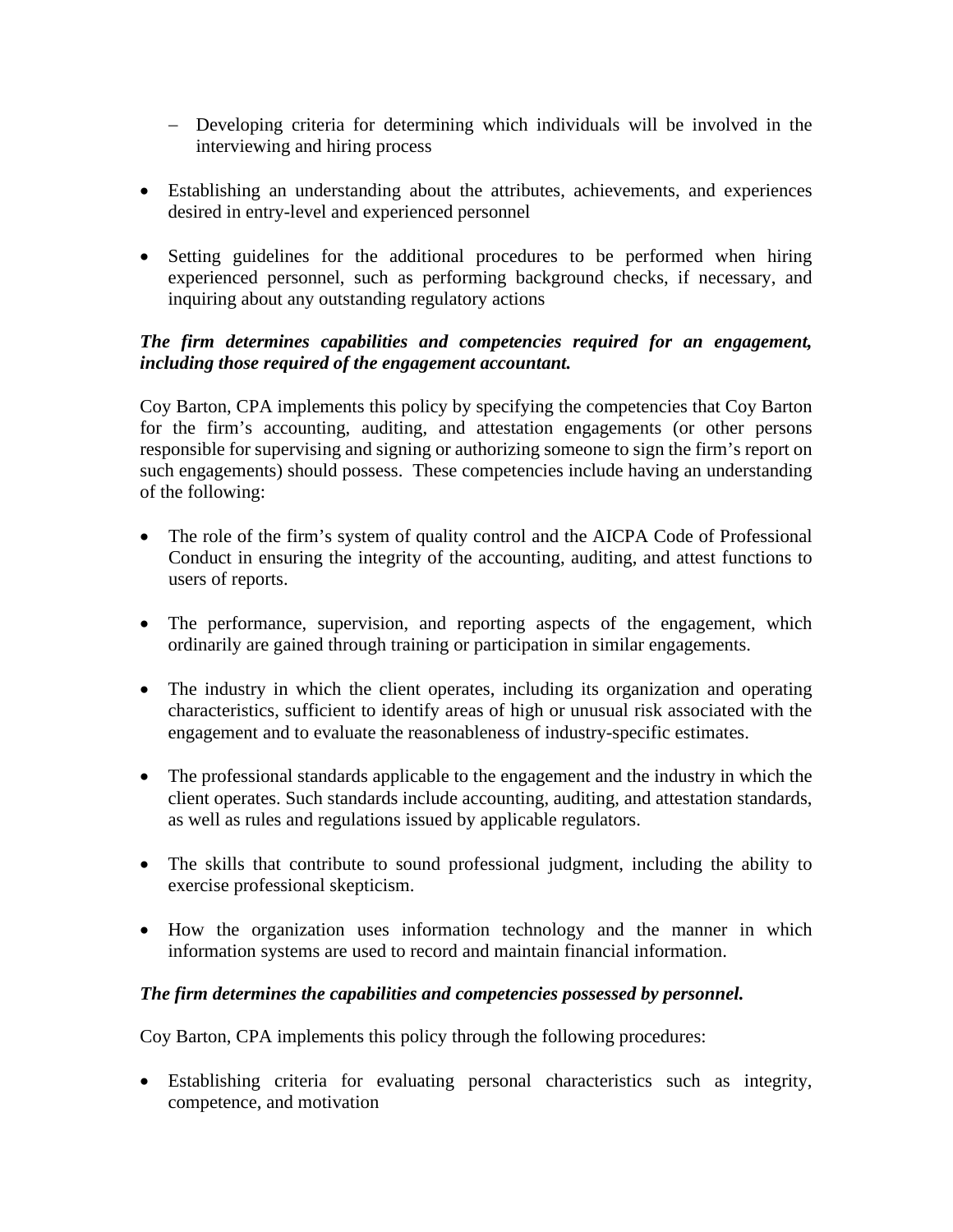• Evaluating personnel at least annually to determine their capabilities and competencies

## *The firm assigns the responsibility for each engagement to Coy Barton.*

Coy Barton, CPA implements this policy through the following procedures:

- Assigning responsibility for each engagement to Coy Barton who has the appropriate capabilities, competence, authority, and time to perform the role
- Clearly defining and communicating the responsibilities of Coy Barton
- Communicating the identity and role of Coy Barton to management and those charged with governance
- Monitoring the workload and availability of employees to enable these individuals to have sufficient time to adequately discharge their responsibilities

## *The firm assigns personnel based on the knowledge, skills, and abilities required in the circumstances and the nature and extent of supervision needed.*

- Designating an appropriate person to be responsible for assigning personnel to engagements based on such factors as the following:
	- − Engagement type, size, significance, complexity, and risk profile
	- − Specialized experience and expertise required for the engagement and competencies gained through prior experience
	- − Personnel availability
	- − Timing of the work to be performed
	- − Continuity and rotation of personnel
	- − Opportunities for on-the-job training
	- − Situations for which independence or objectivity concerns exist
- Designating Coy Barton to be responsible for manager assignments
- Requiring approval of manager assignments from Coy Barton in the case of high-risk or significant client engagements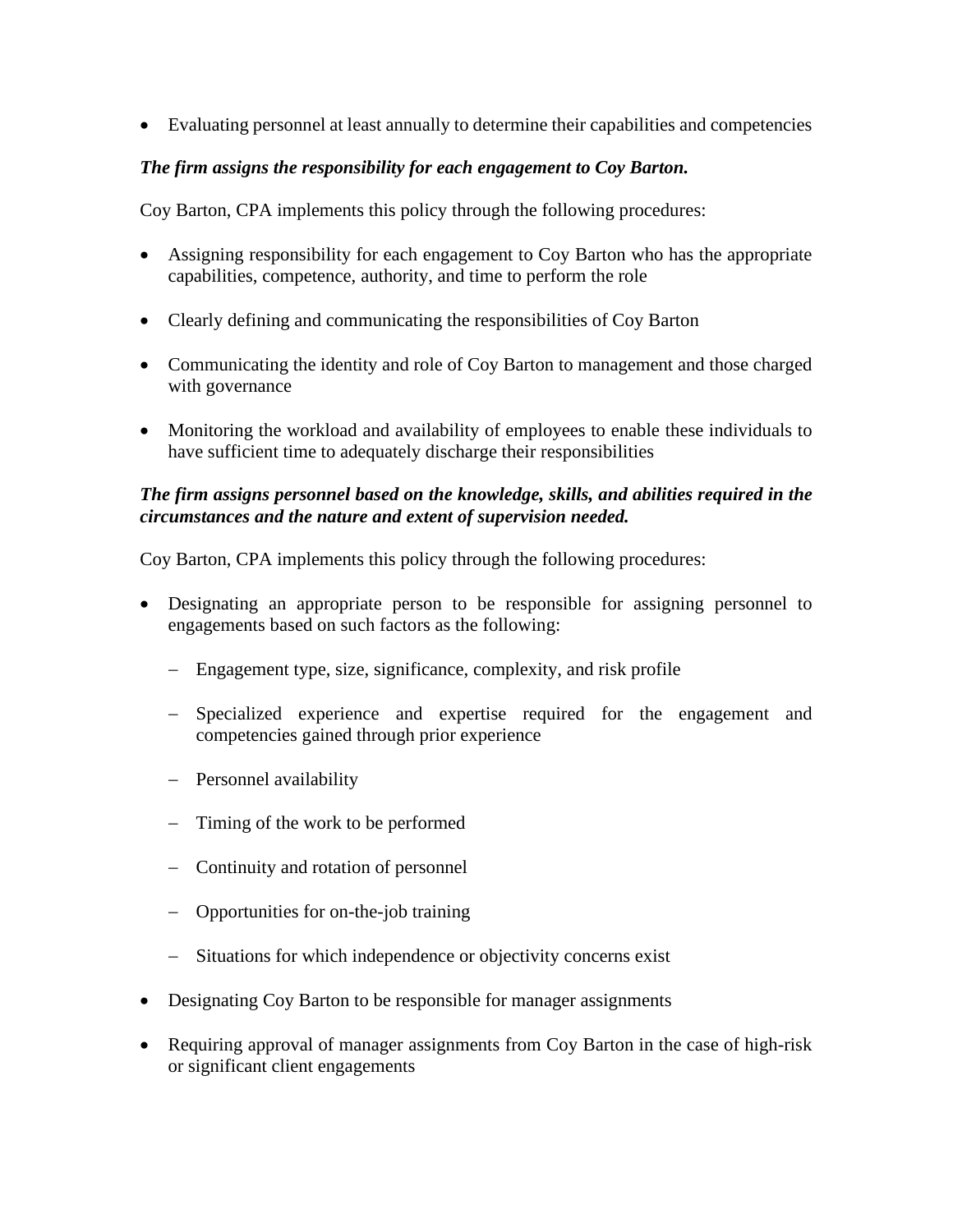*Personnel participate in general and industry-specific continuing professional education (CPE) and professional development activities that enable them to accomplish assigned responsibilities and satisfy applicable CPE requirements of the AICPA, state CPA societies, state boards of accountancy, and other regulators.*

Coy Barton, CPA implements this policy through the following procedures:

- Encouraging personnel to pass the Uniform CPA Examination
- Assigning responsibility to Coy Barton to maintain a professional development program that does the following:
	- − Requires personnel to participate in professional development programs in accordance with firm guidelines and in subjects that are relevant to their responsibilities
	- − Takes into account the requirements of the AICPA, state boards of accountancy, and other regulatory agencies in establishing the firm's CPE requirements
	- − Provides CPE course materials to, and maintains records of completed CPE for, professional personnel
	- − Provides an orientation and training program for new hires
- Encouraging participation by personnel at each level in the firm in other professional development activities such as completing external professional development programs, including graduate-level and self-study courses, becoming members of professional organizations, serving on professional committees, writing for professional publications, and speaking to professional groups
- Communicating and distributing to personnel, when applicable, changes in accounting, auditing, attestation, and quality control standards, as well as independence requirements and the firm's guidance with respect to those standards and requirements

#### *Personnel selected for advancement have the qualifications to fulfill the responsibilities they will be called on to assume.*

Coy Barton, CPA implements this policy through the following procedures:

• Assigning responsibility to Coy Barton to make advancement and termination decisions.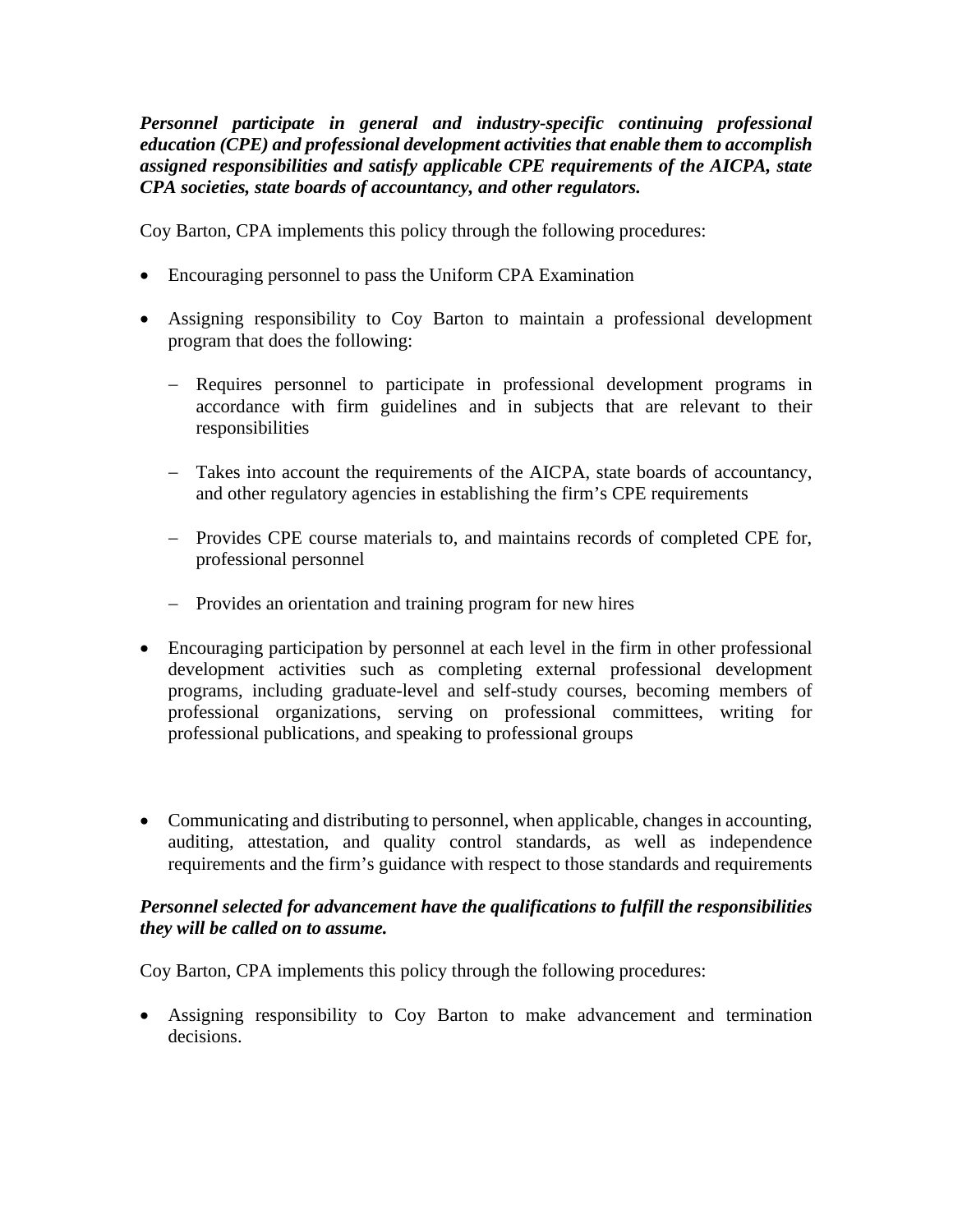Such responsibilities include the following:

- − Establishing criteria for evaluating personnel at each professional level and for advancement to the next higher level of responsibility. Such criteria give recognition and reward to the development and maintenance of competence and commitment to ethical principles.
- − Informing firm personnel about the criteria for advancement to the next higher level of responsibility.
- − Designating personnel responsible for preparing evaluations and determining when they should be prepared.
- − Informing personnel that failure to adhere to the firm's policies and procedures regarding performance quality and commitment to ethical principles may result in disciplinary action.
- − Using forms that include the applicable qualifications when evaluating the performance of personnel. Such forms include qualifications related to performance quality and adherence to ethical principles.
- − Reviewing evaluations on a timely basis with the individual being evaluated.
- Counseling personnel regarding their progress and career opportunities by doing the following:
	- − Evaluating employees annually to provide feedback on performance.
	- − Summarizing and reviewing with personnel annually the evaluation of their performance, including an assessment of their progress with the firm considerations include past performance, future objectives of the individual and the firm, the individual's assignment preferences, and career opportunities.
	- − Evaluating accountants periodically by means of counseling, peer evaluation, or self appraisal, as appropriate.

#### **ENGAGEMENT PERFORMANCE**

The objective of the engagement performance element of quality control is to provide the firm with reasonable assurance (*a*) that engagements are consistently performed in accordance with applicable professional standards and regulatory and legal requirements and (*b*) that the firm or the engagement accountant issues reports that are appropriate in the circumstances. Policies and procedures for engagement performance should address all phases of the design and execution of the engagement, including engagement performance, supervision responsibilities, and review responsibilities. Policies and procedures also should require that consultation takes place when appropriate. In addition, a policy should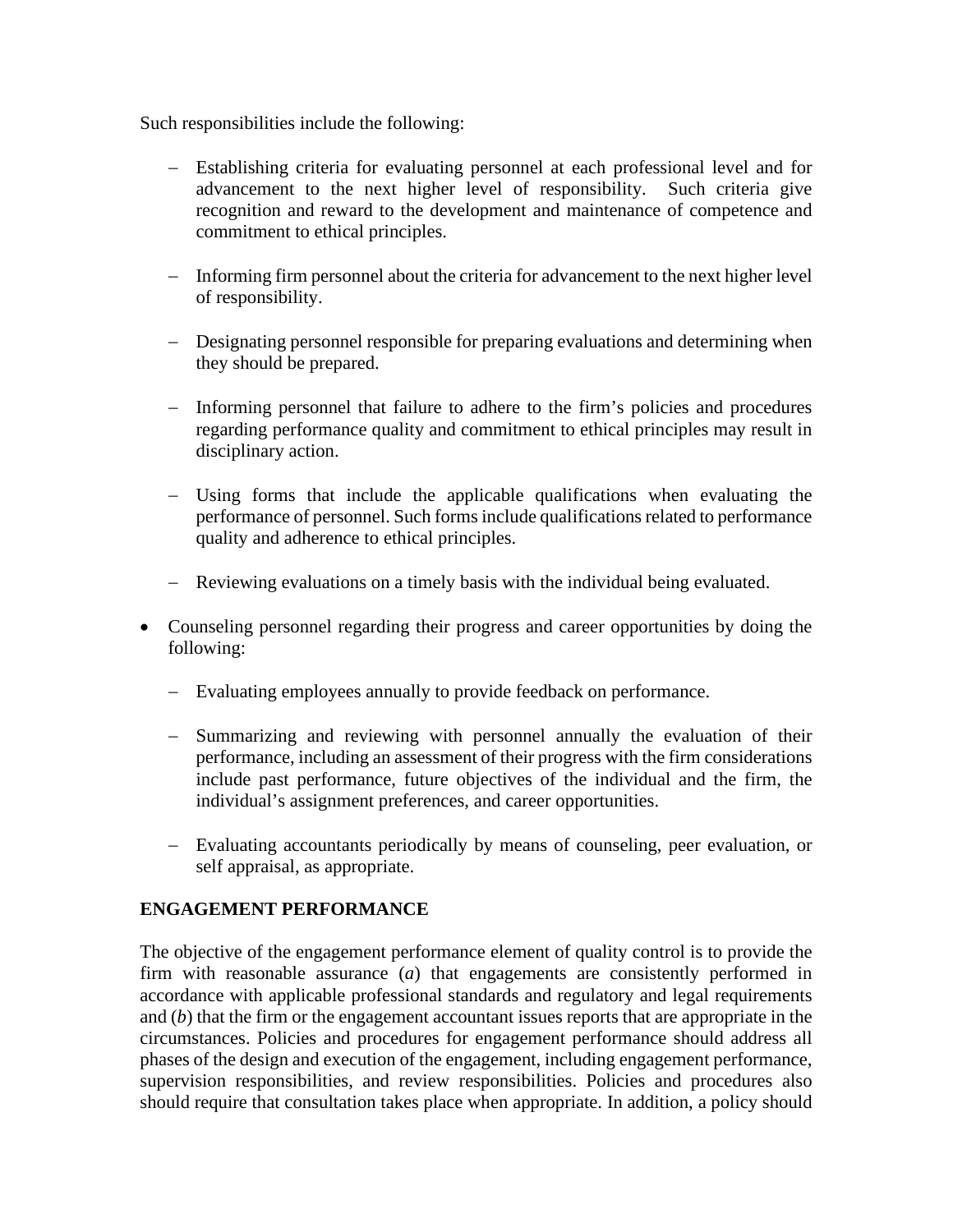establish criteria against which all engagements are to be evaluated to determine whether an engagement quality control review should be performed. Coy Barton, CPA satisfies these objectives by establishing and maintaining the policies and procedures described in the following paragraphs.

## *Planning for engagements meets professional, regulatory, and firm's requirements.*

Coy Barton, CPA implements this policy by maintaining and providing personnel with the firm's practice aids that prescribe the factors the engagement team should consider in the planning process and the extent of documentation of those considerations. Planning considerations may vary depending on the size and complexity of the engagement. Planning generally includes the following activities:

- Assigning responsibilities to appropriate personnel during the planning phase
- Developing or updating background information on the client and the engagement
- Considering client significance to the firm
- Developing a planning document that includes the following:
	- − Proposed work programs tailored to the specific engagement
	- − Staffing requirements and the need for specialized knowledge
	- − Consideration of the economic conditions affecting the client and its industry and their potential effect on the conduct of the engagement
	- − The risks, including fraud considerations, affecting the client and the engagement and how the risks may affect the procedures performed
	- − Reviewing prior financial statements and accountant's reports
	- − Using work programs and applicable reporting and disclosure checklists

## *The engagement is performed, supervised, documented, and reported (or communicated) in accordance with the requirements of professional standards, applicable regulators, and the firm.*

Coy Barton, CPA implements this policy through the following procedures:

• Providing adequate supervision during the course of an engagement, including briefing the engagement team on the objectives of their work. The training, ability, and experience of the personnel are considered when assigning supervisors to the engagement.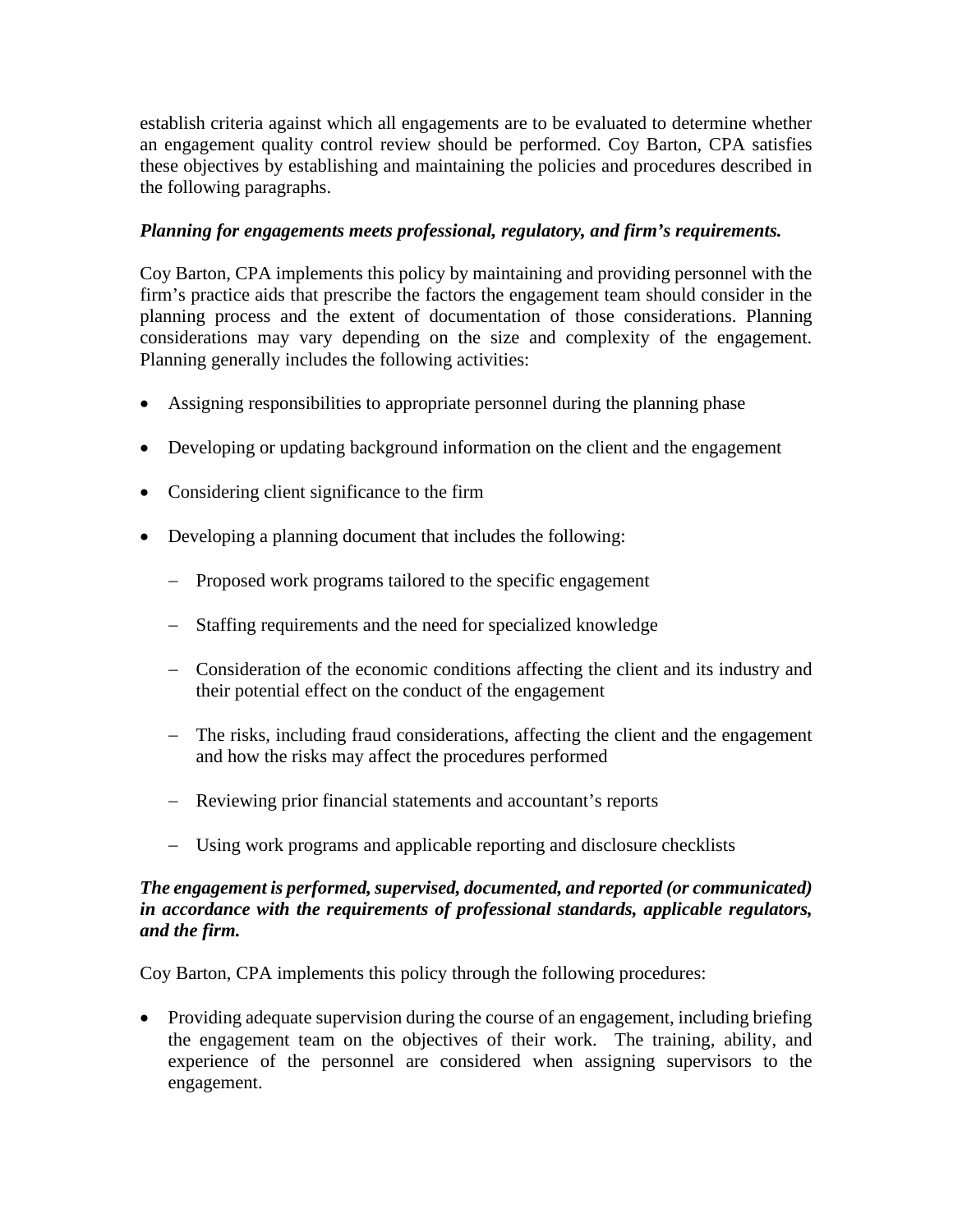- Requiring that a written work program be used in all engagements.
- Addressing significant issues arising during the engagement, considering their significance, and appropriately modifying the planned approach.
- Adhering to the guidelines set forth by the firm for the form and content of documentation of the work performed and conclusions reached. Such documentation includes standardized forms, checklists, and questionnaires used in the performance of engagements and explanations, when required, of how the firm integrates such aids into engagements.
- Requiring engagement documentation in accordance with professional standards, applicable regulatory requirements, and the firm's policies.
- Requiring the use of appropriate practice aids in all engagements.

#### *Qualified engagement team members review work performed by other team members on a timely basis.*

Coy Barton, CPA implements this policy by adhering to the following guidelines established by the firm regarding review of the documentation of the work performed and conclusions reached, the financial statements and reports, and documentation of the review process:

- All reviewers are to have appropriate experience, competence, and responsibility.
- For each engagement, there is to be evidence of appropriate review of documentation of the work performed and conclusions reached, the financial statements, and the report.
- Engagement documentation is reviewed to determine whether the following have occurred:
	- − The work has been performed in accordance with professional standards and regulatory and legal requirements.
	- − Significant findings and issues have been raised for further consideration.
	- − Appropriate consultations have taken place, and the resulting conclusions have been documented and implemented.
	- − The nature, timing, and extent of work performed are appropriate and do not need revision.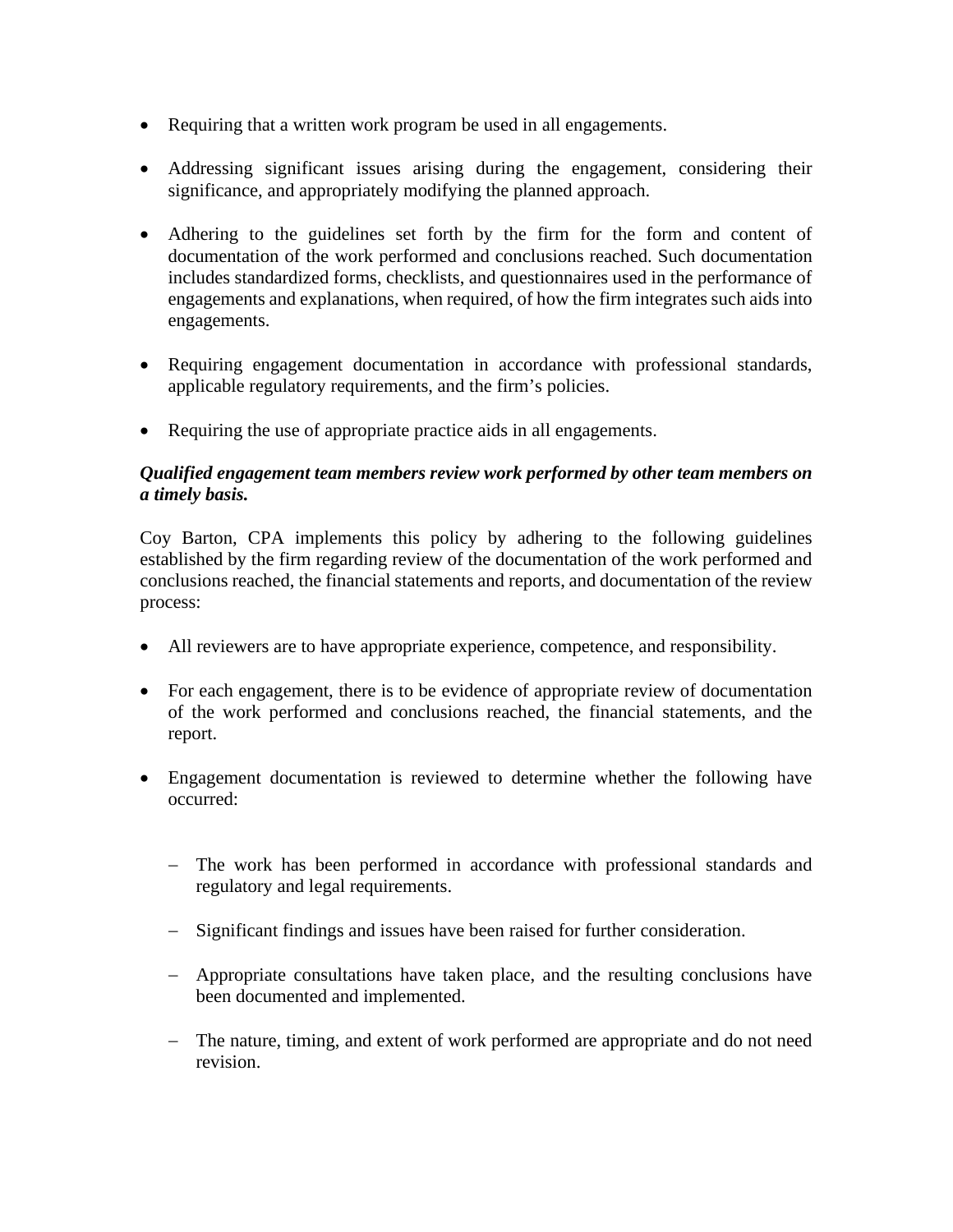- − The work performed supports the conclusions reached and is appropriately documented.
- − The evidence obtained is sufficient and appropriate to support the report.
- − The objectives of the engagement procedures have been achieved.

#### *Engagement teams complete the assembly of final engagement files on a timely basis.*

Coy Barton, CPA implements this policy by completing the assembly of final engagement files in accordance with professional standards and applicable regulatory requirements, if any.

#### *The firm maintains the confidentiality, safe custody, integrity, accessibility, and retrievability of engagement documentation.*

- Establishing and applying controls to accomplish the following:
	- − Clearly determine when and by whom engagement documentation was prepared and reviewed.
	- − Protect the integrity of the information at all stages of the engagement, especially when the information is shared within the engagement team or transmitted to other parties via electronic means.
	- − Prevent unauthorized changes to the engagement documentation.
	- − Allow access to the engagement documentation by the engagement team and other authorized parties as necessary to properly discharge their responsibilities.
- Implementing procedures for properly distributing engagement documentation materials to engagement teams at the start of the engagement, preparing engagement documentation during the engagement, and assembling final documentation at the end of the engagement
- Implementing procedures to restrict access to, and enable proper distribution and confidential storage of, hardcopy engagement documentation
- Implementing appropriate back-up routines for electronic engagement documentation at appropriate stages during the engagement
- Implementing procedures regarding original paper documents that have been electronically scanned or otherwise copied to another media that accomplish the following: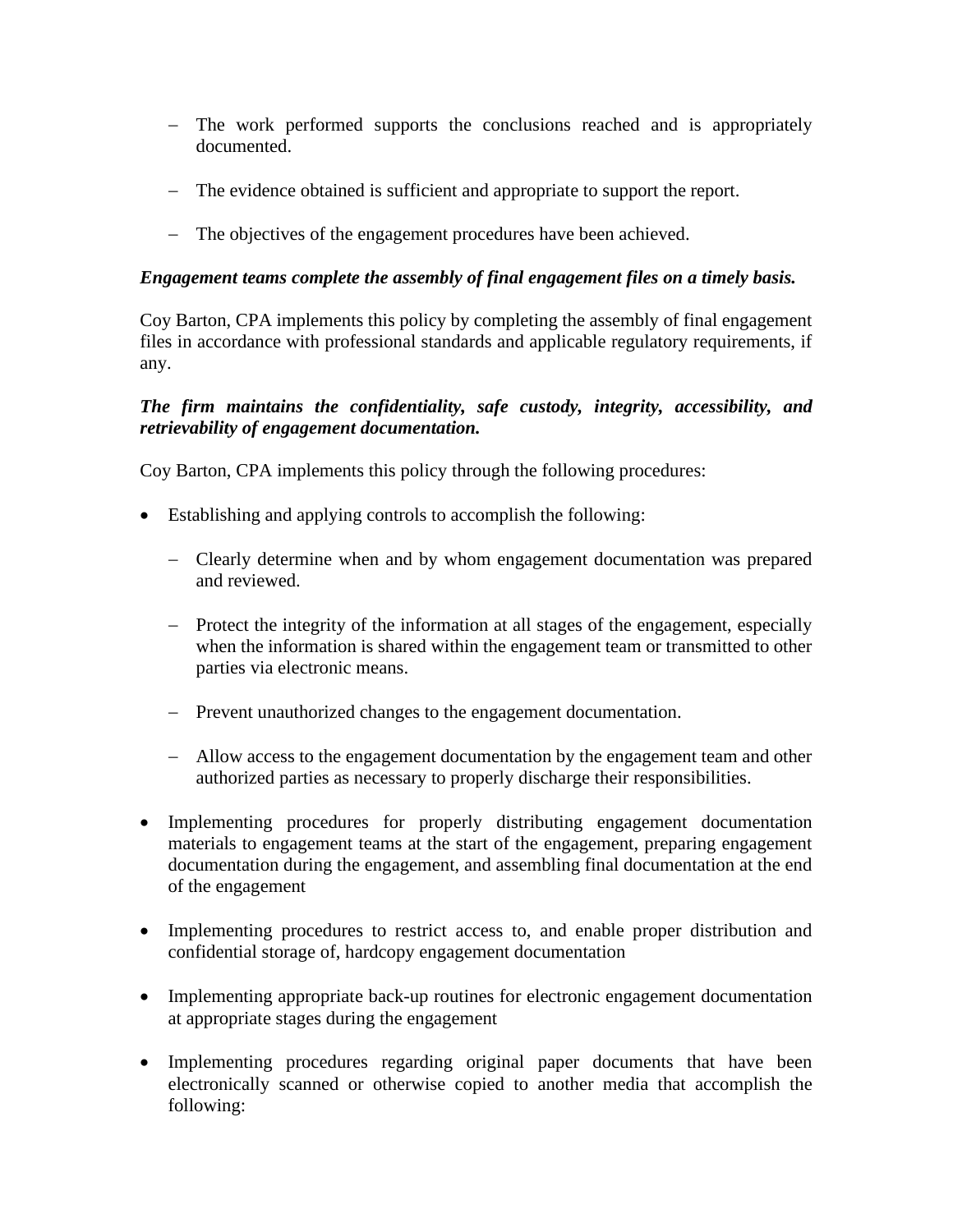- − Generate copies that contain the entire content of the original paper documentation, including manual signatures, cross-references, and annotations.
- − Integrate the copies into the engagement files, including indexing and signing off on the copies as necessary.
- − Enable the copies to be retrieved and printed as necessary.

#### *The firm retains engagement documentation for a period of time sufficient to meet the needs of the firm, professional standards, laws, and regulations.*

Coy Barton, CPA implements this policy through the following procedures:

- Retaining engagement documentation for a period of time sufficient to meet the requirements of the state board of accountancy and applicable professional standards
- Establishing procedures that
	- − Enable the retrieval of, and access to, the engagement documentation during the retention period, particularly in the case of electronic documentation because the underlying technology may be upgraded or changed over time;
	- − Provide, where necessary, a record of changes made to engagement documentation after the assembly of engagement files has been completed; and
	- − Enable authorized external parties to access and review specific engagement documentation for quality control or other purposes.

*The firm requires that consultation take place when appropriate; that sufficient and appropriate resources are available to enable appropriate consultation to take place; that all the relevant facts known to the engagement team are provided to those consulted; that the nature, scope, and conclusions of such consultations are documented; and that conclusions resulting from such consultations are implemented.*

- Consulting with those having appropriate knowledge, authority, and experience within the firm (or, where applicable, outside the firm) on significant technical, ethical and other matters. Coy Barton, CPA uses advisory services provided by other firms, professional and regulatory bodies, and commercial organizations that provide relevant quality control services. Before using such services, the firm evaluates whether the external provider is qualified for that purpose.
- Informing personnel of the firm's consultation policies and procedures.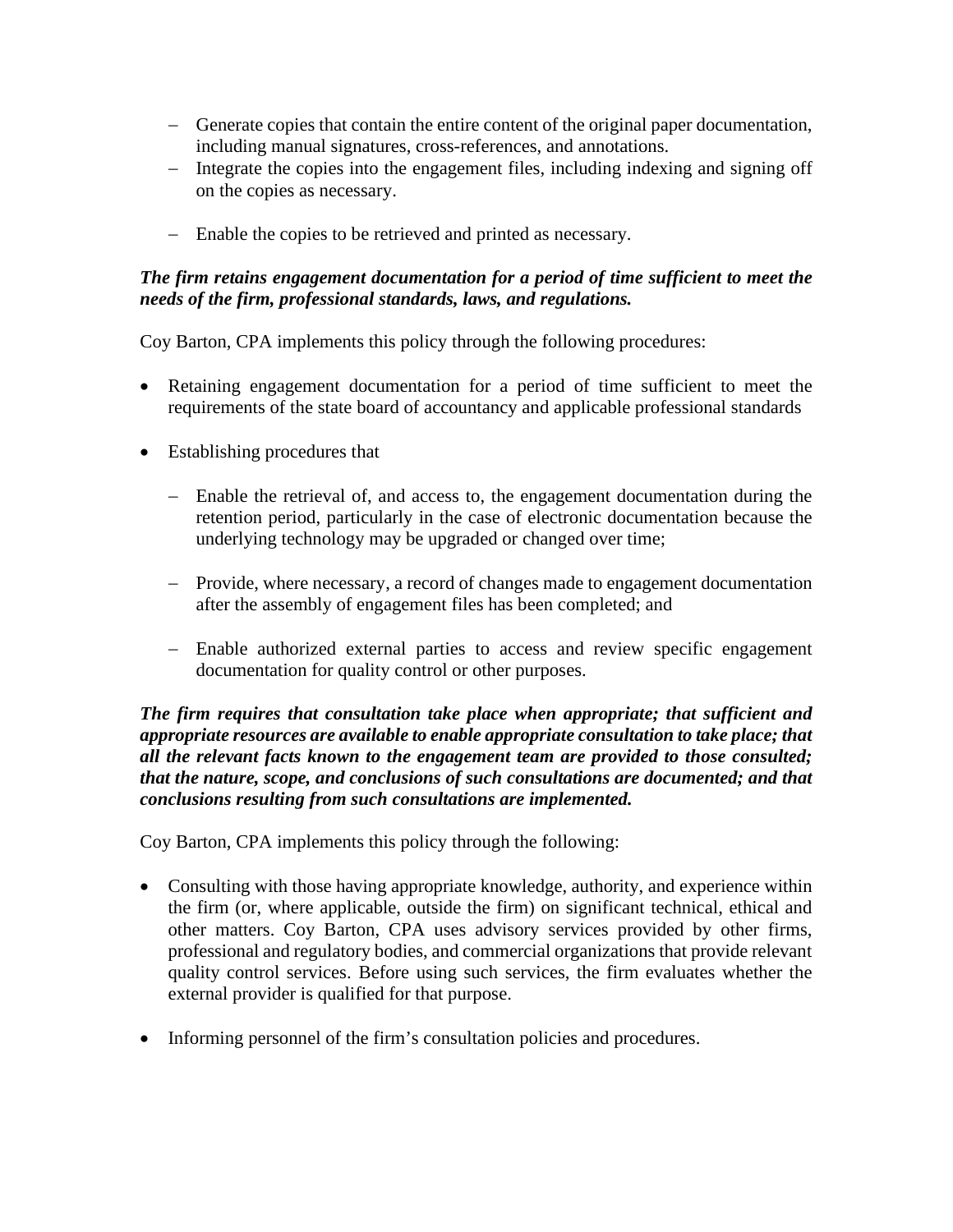- Requiring sufficiently experienced engagement team members to identify matters for consultation or consideration during the engagement.
- Requiring consultation in specialized areas or situations with appropriate individuals within and outside the firm when matters such as the following arise:
	- − The application of newly issued technical pronouncements
	- − Industries with special accounting, auditing, or reporting requirements, including unusually complex employee benefit plans
	- − Emerging practice problems
	- − Choices among alternative generally accepted accounting principles upon initial adoption or when an accounting change is made
	- − Reissuance of a report, consideration of omitted procedures after a report has been issued, or subsequent discovery of facts that existed at the date a report was issued
	- − Filing requirements of regulators
	- − Meetings with regulators at which the firm is to be called on to support the application of generally accepted accounting principles or generally accepted auditing standards that have been questioned
- Providing all professional personnel with access to adequate and current reference materials.
- Including all relevant facts, circumstances, the professional literature used, and conclusions reached in the engagement documentation of the work performed and conclusions reached.
- Documenting the issue on which consultation was sought and the results of the consultation, including any decisions taken, the basis for those decisions, and how they were implemented. If there is an unresolved disagreement, an outside source may be consulted to assist in determining the appropriate application of accounting principles.

## *The firm deals with and resolves differences of opinion, documents and implements conclusions reached, and does not release the report until the matter is resolved.*

Coy Barton, CPA implements this policy through the following procedures:

• Requiring that all differences of professional judgment among members of an engagement team be resolved by Coy Barton and that the report not be released until the matter is resolved.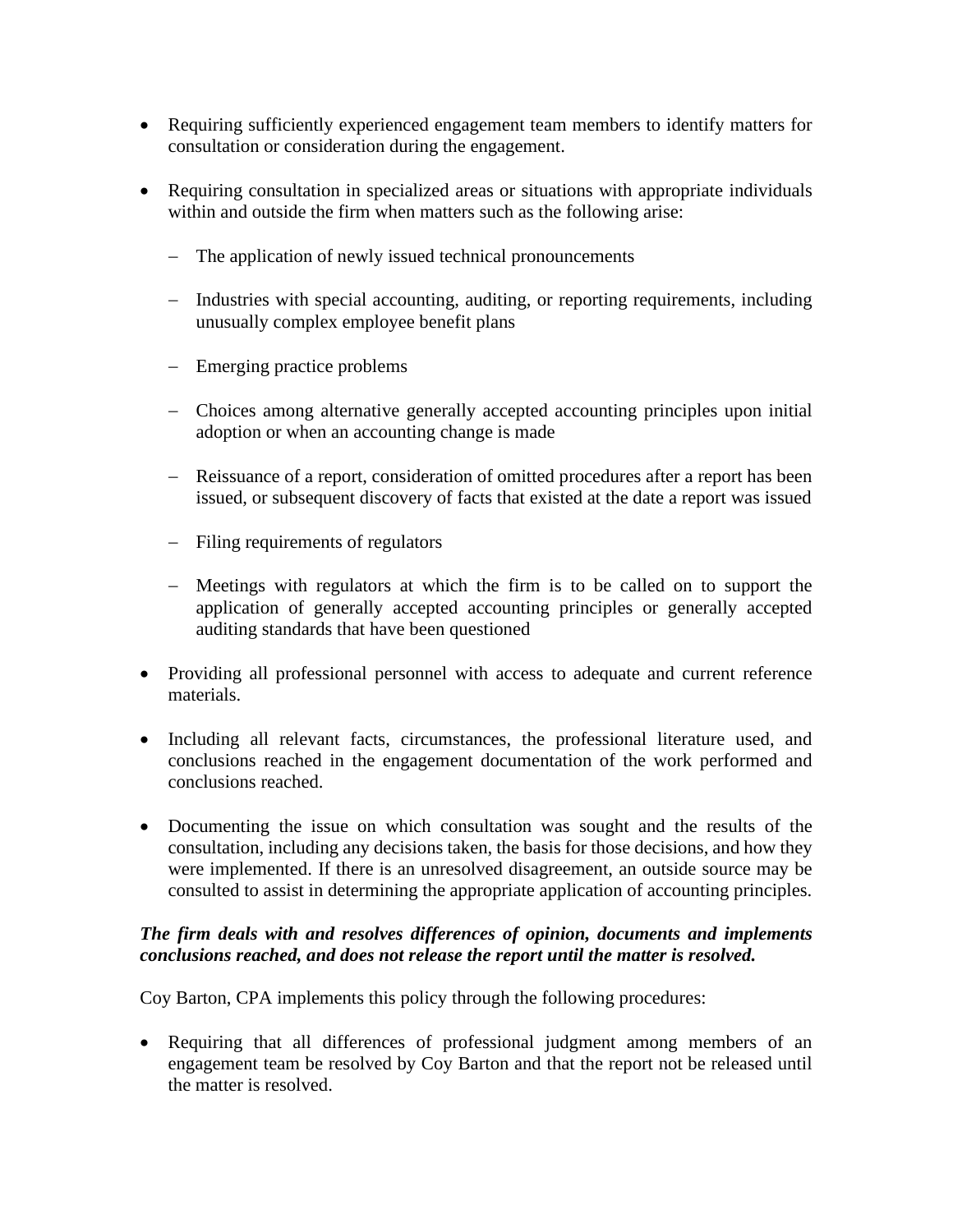• Requiring that conclusions reached be appropriately documented. If members of the team continue to disagree with the resolution, they may disassociate themselves from the resolution of the matter and may document that a disagreement continues to exist.

*The firm has criteria for determining whether an engagement quality control review should be performed, evaluates all engagements against the criteria, performs an engagement quality control review for all engagements that meet the criteria, and completes the review before the report is released.*

Coy Barton, CPA implements this policy through the following procedures:

- Establishing criteria such as the following:
	- − New attest engagements in government for which the firm does not have current experience.
	- − New attest engagements in industry for which the firm does not have current experience.
- Evaluating all engagements against the criteria
- Performing an engagement quality control review for all engagements that meet the criteria

#### *The firm establishes procedures addressing the nature, timing, extent, and documentation of the engagement quality control review.*

- Implementing procedures addressing the nature, timing, and extent of the review. The firm has concluded that performing an engagement quality control review is necessary to obtain sufficient appropriate audit evidence for audit engagements; herefore, the engagement quality control review does need to be completed on or before the date of the auditor's report. The engagement quality control review should be performed by a qualified staff accountant who was not part of the audit team for that particular audit or an outside CPA, who is qualified. When the engagement quality control review results in additional audit procedures being performed, the date of the auditor's report is changed to the date by which sufficient appropriate audit evidence has been obtained. The firm's procedures require that for audit and attestation engagements, the engagement quality control reviewer do the following:
	- − Discuss significant accounting, auditing, and financial reporting issues with the audit staff, including matters for which there has been consultation.
	- − Discuss with the audit staff the engagement team's identification and audit of highrisk assertions, transactions and account balances.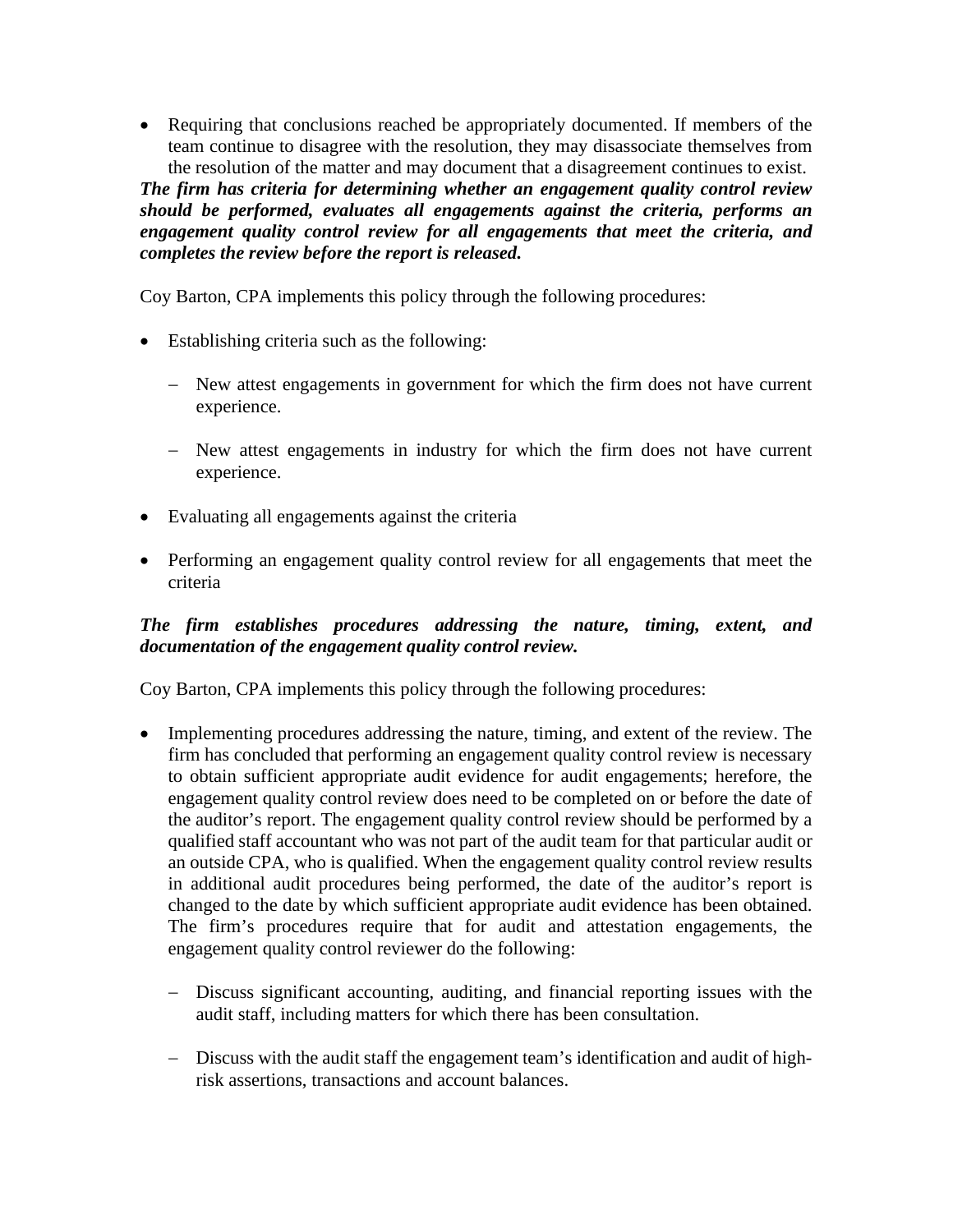- − Confirm with Coy Barton that there are no significant unresolved issues.
- − Review selected working papers relating to the significant judgments the engagement team made and the conclusions they reached.
- − Review documentation of the resolution of significant accounting, auditing, or financial reporting issues, including documentation of consultation with firm personnel or external sources.
- − Review the summary of uncorrected misstatements related to known and likely misstatements.
- − Review additional engagement documentation to the extent considered necessary.
- − Read the financial statements and the report and consider whether the report is appropriate.
- − Complete the review before the release of the report. The review may be conducted at appropriate stages during the engagement.
- − Determine whether the issues raised in the review indicate a need to change the auditor's report date.
- Resolving conflicting opinions between Coy Barton and the engagement quality control reviewer, if staff accountant who was not part of the audit team or the outside CPA, regarding significant matters:
	- − The policy requires documentation of the resolution of conflicting opinions before the release of the audit report.
- Implementing procedures addressing documentation by the engagement quality control reviewer. The firm's procedures require documentation of the following:
	- − The procedures required by the firm's policies on engagement quality control review have been performed.
	- − The engagement quality control review has been completed on or before the report is released.
	- − An engagement quality control review is not required on all compilations.
	- − No matters have come to the attention of the engagement quality control reviewer that would cause the reviewer to believe that the significant judgments the engagement team made and the conclusions they reached were not appropriate.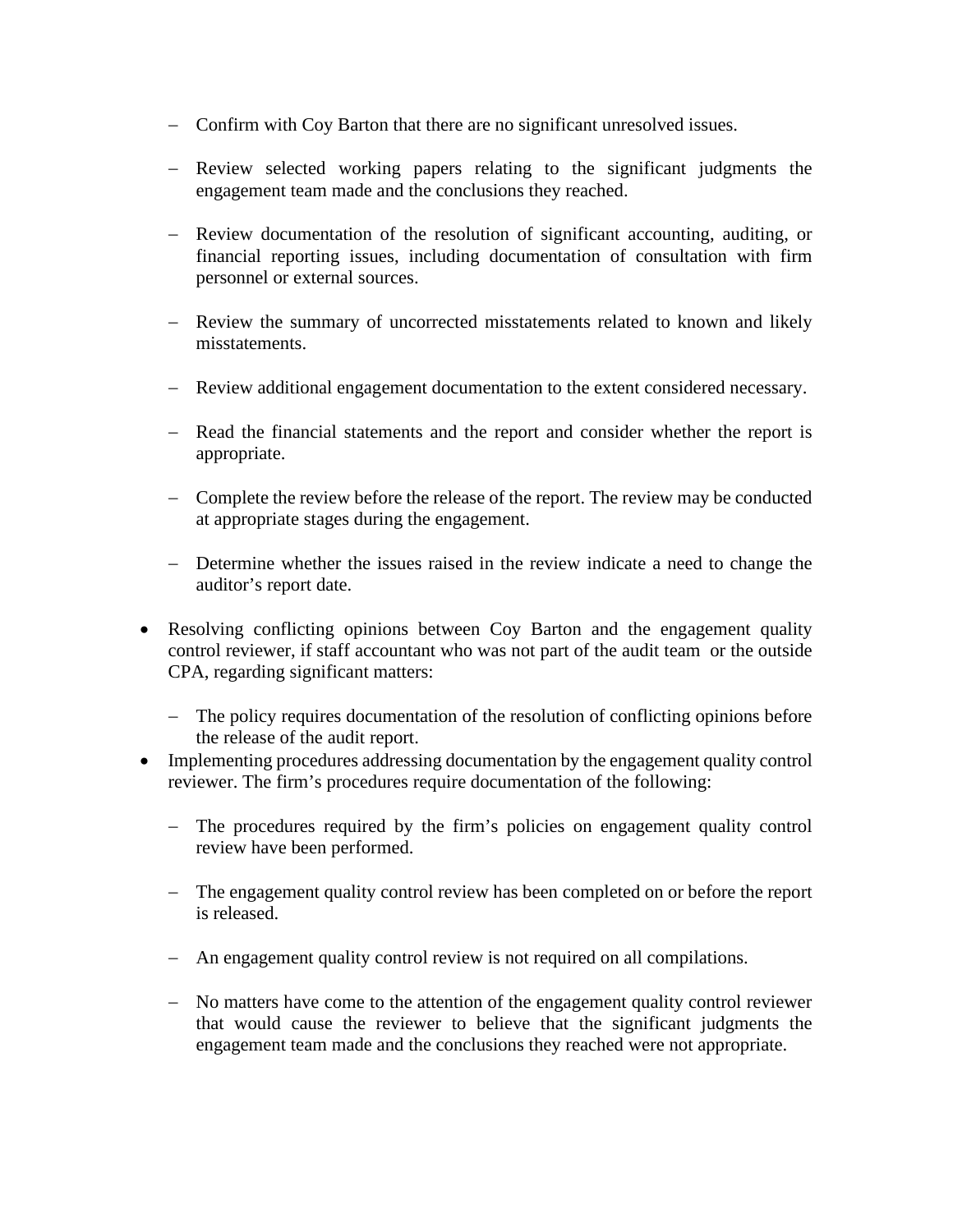## *The firm establishes criteria for the eligibility of engagement quality control reviewers.*

Coy Barton, CPA implements this policy by establishing the following criteria for an engagement quality control reviewer:

- Is done by a staff accountant who is not part of the audit team
- Is done by an outside qualified CPA, if no qualified staff accountant is available
- Has sufficient technical expertise and experience
- Carries out his or her responsibilities with objectivity and due professional care without regard to the relative positions of the audit engagement accountant and the engagement quality control reviewer

## **MONITORING**

The objective of the monitoring element of a system of quality control is to provide the firm and its engagement accountant with reasonable assurance that the policies and procedures related to the system of quality control are relevant, adequate, operating effectively, and complied with in practice. Monitoring involves an ongoing consideration and evaluation of the appropriateness of the design, the effectiveness of the operation of a firm's quality control system, and a firm's compliance with its quality control policies and procedures. The purpose of monitoring compliance with quality control policies and procedures is to provide an evaluation of the following:

- Adherence to professional standards and regulatory and legal requirements
- Whether the quality control system has been appropriately designed and effectively implemented
- Whether the firm's quality control policies and procedures have been operating effectively so that reports that are issued by the firm are appropriate in the circumstances

Coy Barton, CPA satisfies this objective by establishing and maintaining the policies and procedures described in the following paragraphs.

*The firm assigns responsibility for the monitoring process, including performance, to an accountant or competent individual.*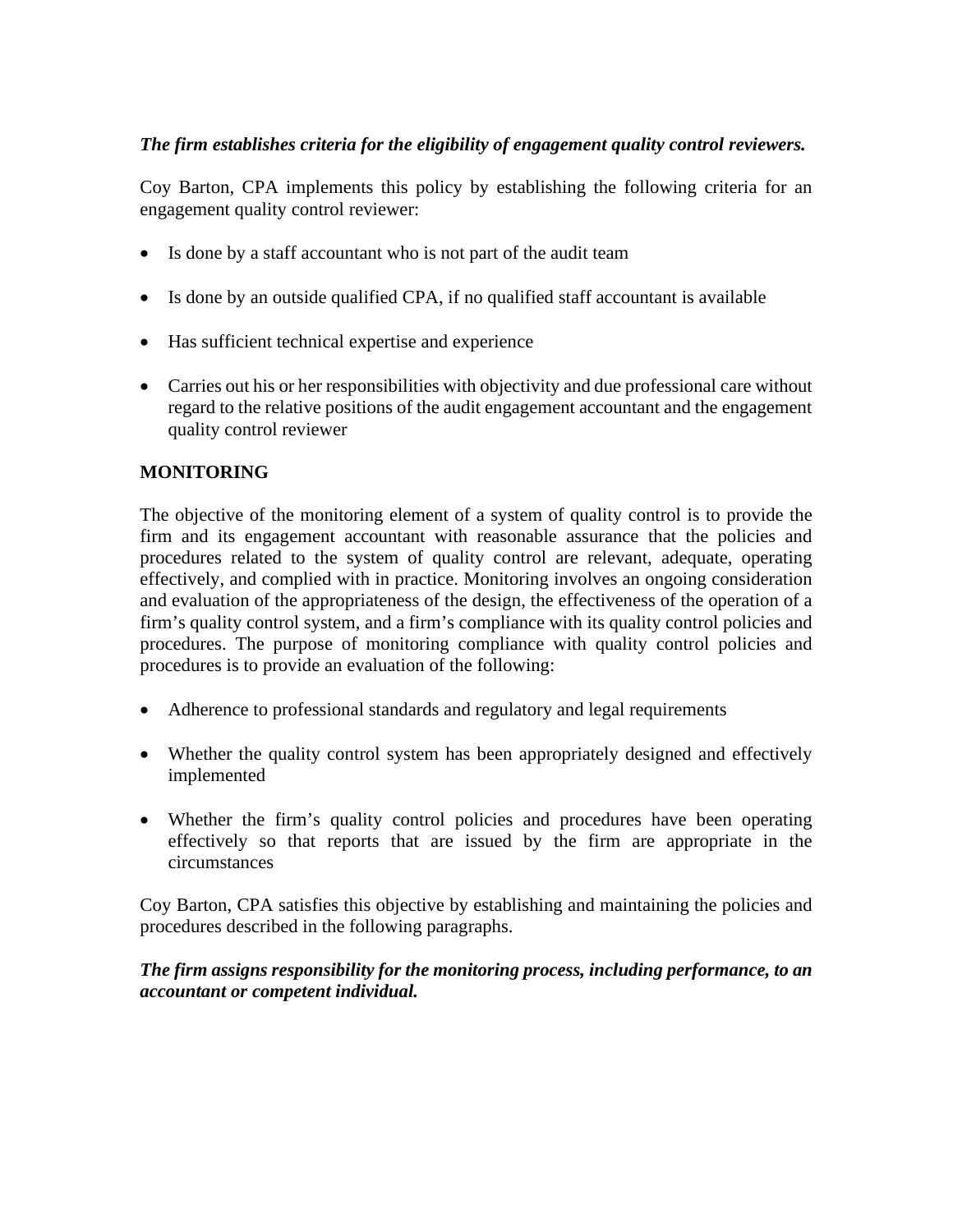Coy Barton, CPA implements this policy through the following procedures:

- Coy Barton is to be responsible for quality assurance, including ensuring that the firm's quality control policies and procedures and its methodologies remain relevant and adequate. Factors to be considered include the following:
	- − Mergers and divestitures of portions of the practice
	- − Changes in professional standards or other regulatory requirements applicable to the firm's practice
	- − Results of inspections and peer reviews
	- − Review of litigation and regulatory enforcement actions against the firm and its personnel
	- − Changes in applicable AICPA membership requirements
- Determining whether personnel have been appropriately informed of their responsibilities for maintaining the firm's standards of quality in performing their duties.
- Identifying the need to do the following:
	- − Revise policies and procedures related to the other elements of quality control because they are ineffective or inappropriately designed.
	- − Improve compliance with firm policies and procedures related to the other elements of quality control.

#### *The firm performs monitoring procedures that are sufficiently comprehensive to enable the firm to assess compliance with all applicable professional standards and the firm's quality control policies and procedures.*

#### *Monitoring by Inspecting a Sample of Engagements During a Designated Period of the Year.*

- Coy Barton is to be responsible for performing an annual inspection using guidance prepared by the AICPA for performing inspection procedures. These procedures include reviewing a cross-section of engagements using the following criteria in selecting engagements:
	- − Significant specialized industries with emphasis on high-risk engagements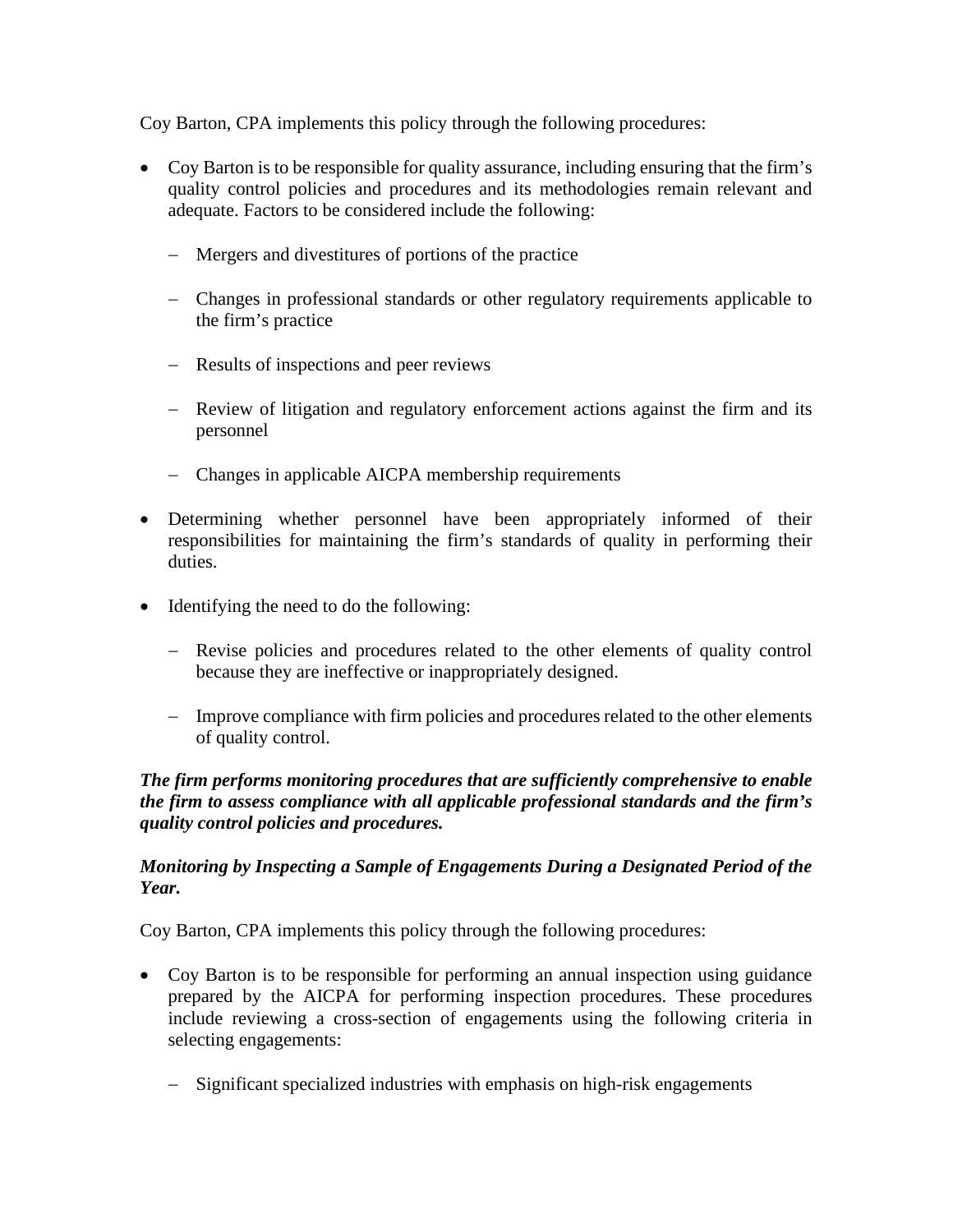- − First-year engagements
- − Significant client engagements
- − Level of service performed (that is, audit and attest, review, or compilation)
- − Engagements performed under *Government Auditing Standards* (Yellow Book engagements)
- − Engagements for which there have been complaints or allegations for firm personnel, clients, or other third parties that the work performed by the firm failed to comply with professional standards, regulatory requirements, or the firm's system of quality control
- − Engagements in which there were significant disagreements between the quality review accountant and the engagement accountant
- Establishing an approach and timetable for performing the inspection procedures and determining the forms and checklists to be used during the inspection and the extent of documentation required.
- Deciding how long to retain detailed inspection documentation (as opposed to summaries).
- Reviewing correspondence regarding consultation on independence, integrity, and objectivity matters and acceptance and continuance decisions.
- Reviewing the resolution of matters reported by professional personnel regarding independence to determine that matters have been appropriately considered and resolved.
- Selecting a sample of engagements for review to determine compliance with the firm's quality control policies and procedures, reevaluating that selection throughout the process, and reviewing the selected engagements.
- Preparing a summary inspection report for the accountant or management group that evaluates the overall results of the inspection and sets forth any recommended changes that should be made to the firm's policies and procedures.
- Reviewing the recommended corrective actions and reaching final conclusions about the actions to be taken.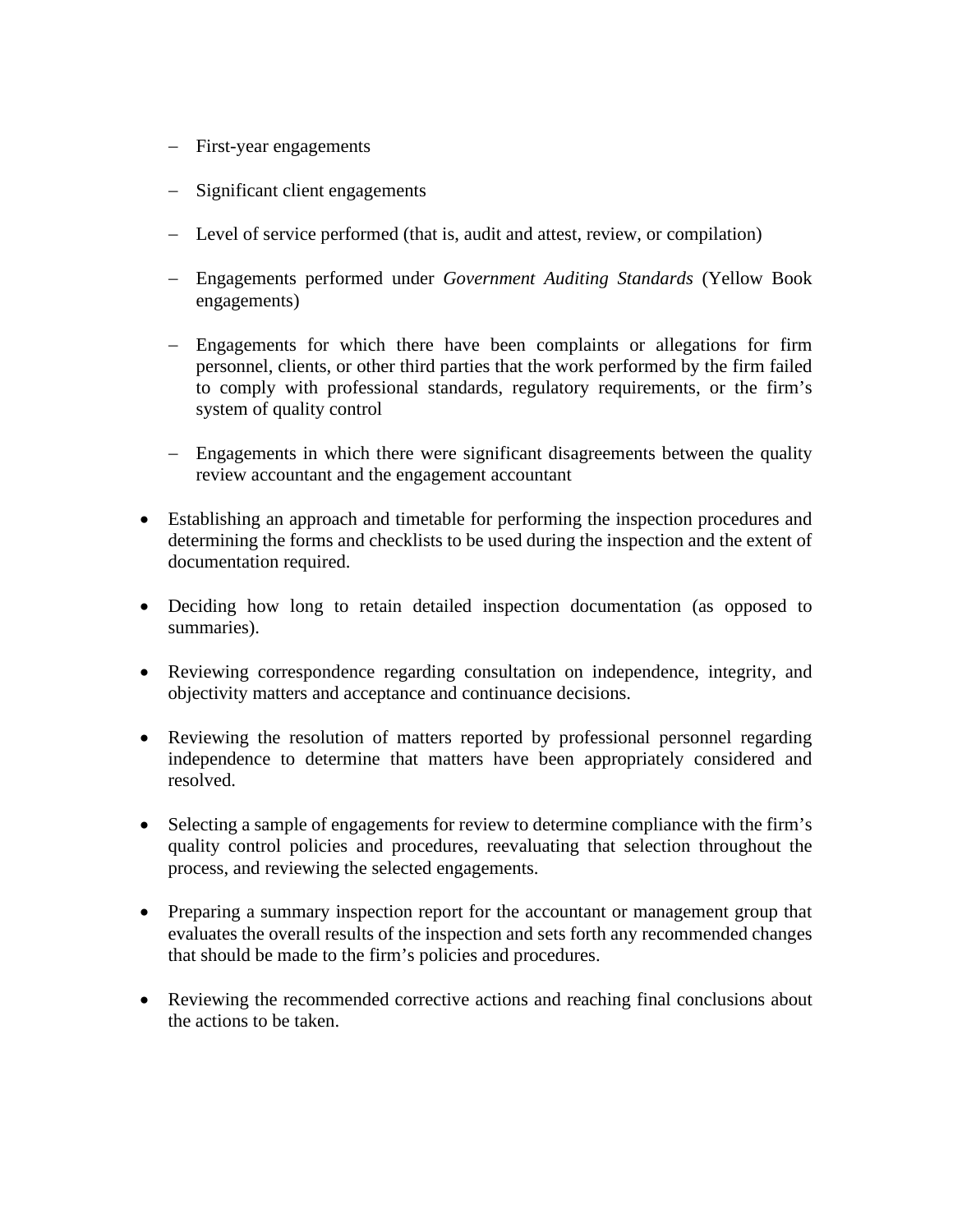- Communicating inspection findings and quality control changes to all professional personnel.
- Following up on planned corrective actions to determine whether those actions were taken and whether they achieved the intended objective(s).

In addition, the following procedures will be implemented:

- Reviewing and evaluating firm practice aids, such as audit programs, forms, and checklists, and considering whether they reflect recent professional pronouncements
- Providing information during staff meetings regarding new professional standards, regulatory requirements, and the related changes that should be made to firm practice aids
- Reviewing, or designating a management-level individual to be responsible for reviewing, the professional development policies and procedures to determine whether they are appropriate, effective, and meet the needs of the firm
- Reviewing other administrative and personnel records pertaining to the quality control elements
- Soliciting information from the firm's personnel during staff meetings regarding the effectiveness of training programs

#### *The firm communicates* **(a)** *deficiencies noted as a result of the monitoring process and recommendations for appropriate remedial action to relevant engagement accountants and other appropriate personnel and* **(b)** *the results of the monitoring of its quality control system process to relevant firm personnel at least annually.*

- Preparing a summary report that evaluates the overall results of the monitoring and sets forth any recommended changes that should be made to the firm's policies and procedures
- Reviewing the recommended corrective actions and reaching final conclusions of the actions to be taken
- Communicating to all professional personnel the deficiencies noted and the related changes in quality control procedures
- Following up on planned corrective actions to determine whether those actions were taken and whether they achieved the intended objective(s)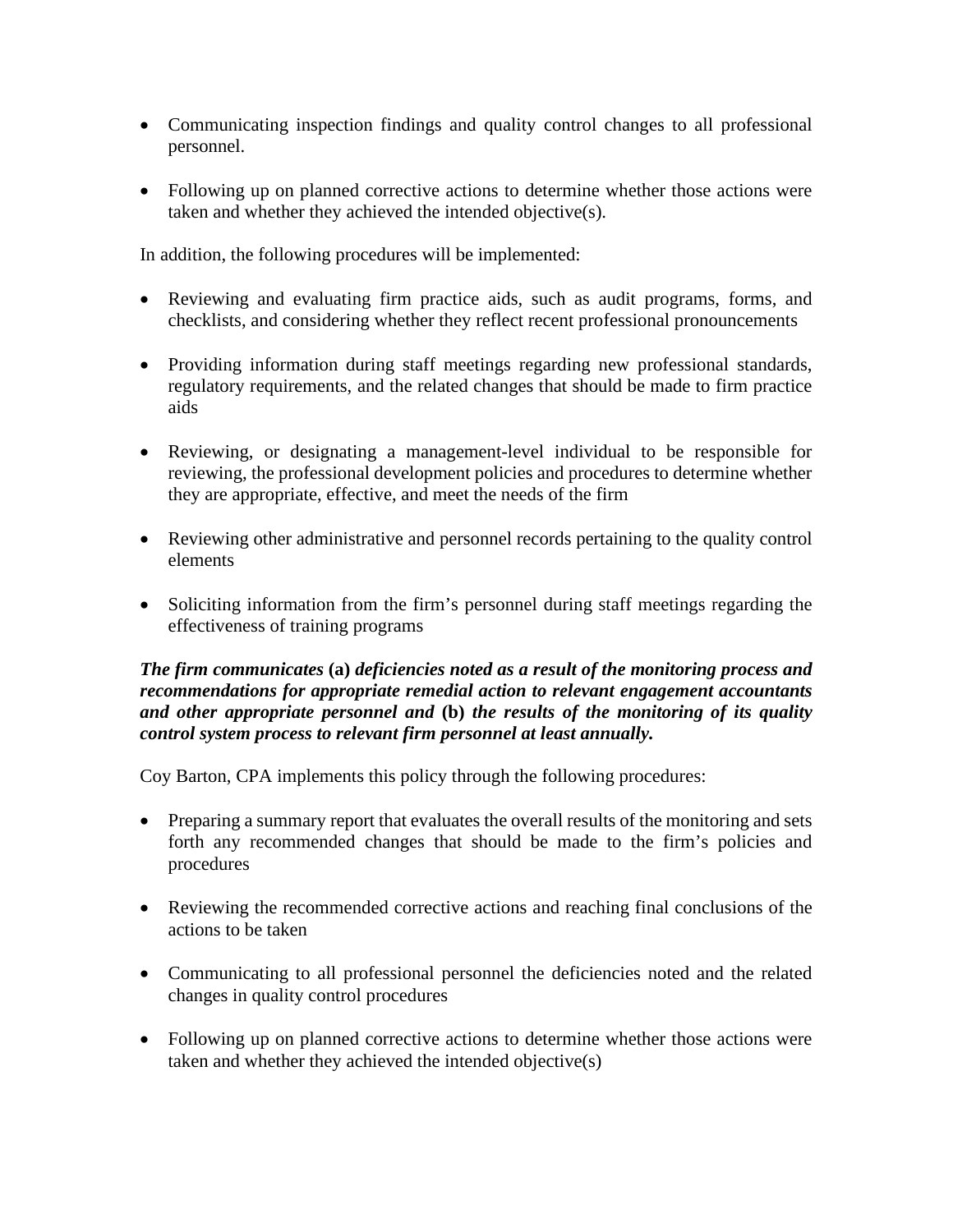## *The firm deals appropriately with complaints and allegations.*

Coy Barton, CPA implements this policy through the following procedures:

- Having Coy Barton inform personnel that they may raise any concerns regarding complaints or allegations about noncompliance with professional standards, regulatory and legal requirements, or the firm's system of quality control with any accountant without fear of reprisals.
- Having Coy Barton investigate the following:
	- − Complaints of allegations that the work performed by the firm fails to comply with professional standards and regulatory and legal requirements
	- − Allegations of noncompliance with the firm's system of quality control
	- − Deficiencies in the design or operation of the firm's quality control policies and procedures, or noncompliance with the firm's system of quality control by an individual or individuals, as identified during the investigations into complaints and allegations
- Documenting complaints and allegations and the responses to them.

## *The firm prepares appropriate documentation to provide evidence of the operation of each element of its system of quality control.*

Coy Barton, CPA implements this policy by designing its summary monitoring report to provide evidence of the operation of each element of its system of quality control, including the following:

Monitoring procedures, including the procedure for selecting completed engagements to be inspected

- A record of the evaluation of the following:
	- − Adherence to professional standards and regulatory and legal requirements
	- − Whether the quality control system has been appropriately designed and effectively implemented
	- − Whether the firm's quality control policies and procedures have been appropriately applied so that reports that are issued by the firm or engagement accountant is appropriate in the circumstances
- Identification of the deficiencies noted, an evaluation of their effects, and the basis for determining whether further action is necessary and what that action should be